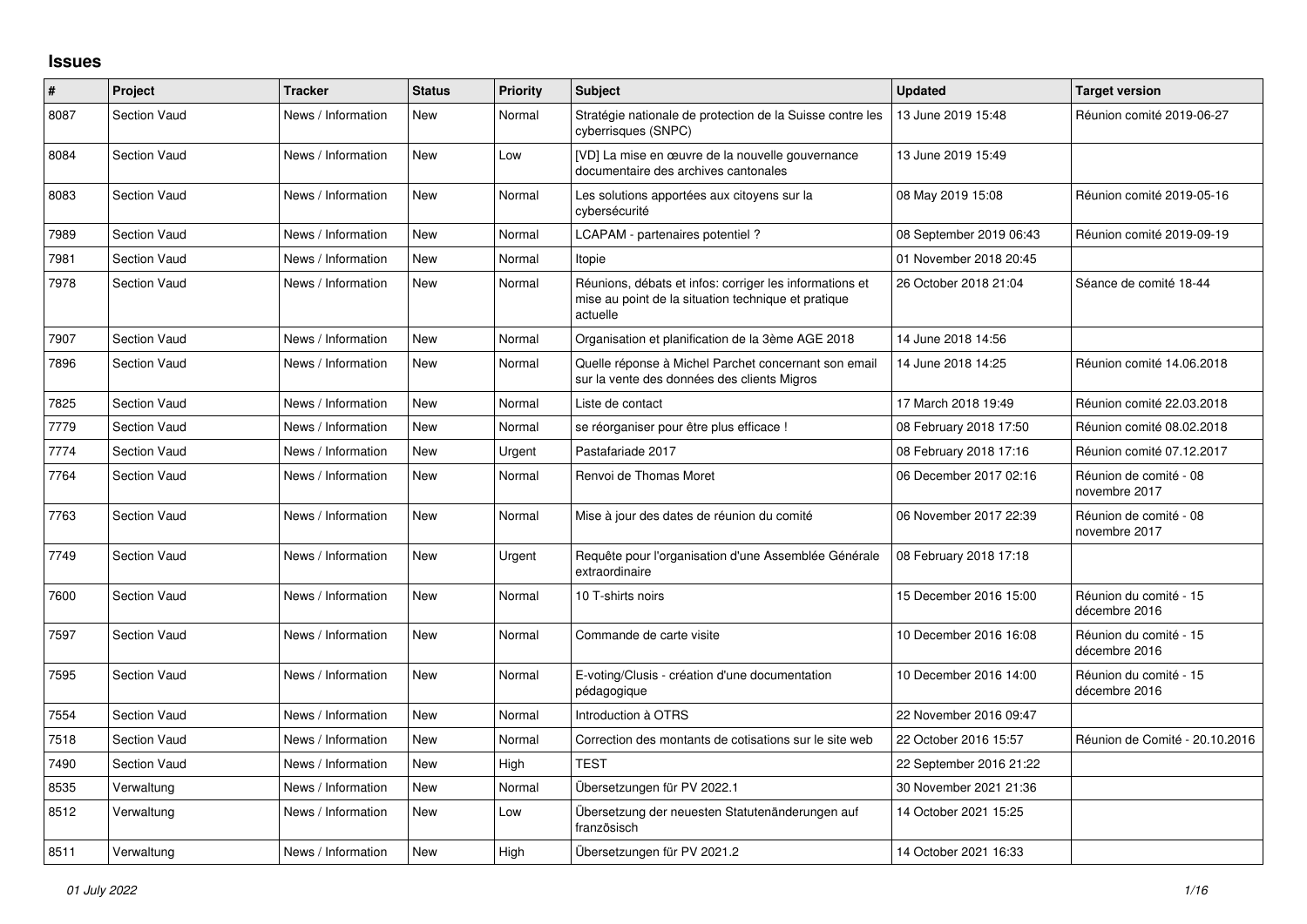| $\pmb{\#}$ | Project                    | <b>Tracker</b>      | <b>Status</b>        | <b>Priority</b> | <b>Subject</b>                                                                                                                              | <b>Updated</b>         | <b>Target version</b> |
|------------|----------------------------|---------------------|----------------------|-----------------|---------------------------------------------------------------------------------------------------------------------------------------------|------------------------|-----------------------|
| 8553       | Digitale Infrastruktur     | Bug / Feature       | Needs<br>Feedback    | Urgent          | Newsletterversand Members-CiviCRM<br>hängt/unzureichende Zustellquote                                                                       | 03 April 2022 23:06    |                       |
| 8489       | Digitale Infrastruktur     | Bug / Feature       | Needs<br>Feedback    | Normal          | Zahlungs API                                                                                                                                | 10 February 2022 16:50 |                       |
| 8396       | Digitale Infrastruktur     | Bug / Feature       | Needs<br>Feedback    | Low             | Alte Redmine Projekte nicht mehr im Archiv aufgelistet                                                                                      | 12 February 2020 02:04 |                       |
| 7833       | Digitale Infrastruktur     | Bug / Feature       | Needs<br>Feedback    | High            | Agenda der Website zeigt Termine nicht an & teilweise<br>mit schlechter Darstellung                                                         | 29 March 2018 12:32    |                       |
| 8545       | Digitale Infrastruktur     | Bug / Feature       | Done                 | Normal          | Überprüfung Funktionalität Mitglieder-Kontaktformular<br>FR                                                                                 | 03 April 2022 23:04    |                       |
| 8529       | Digitale Infrastruktur     | Bug / Feature       | Needs Work           | Normal          | <b>Installation Mailtrain</b>                                                                                                               | 14 December 2021 15:58 |                       |
| 7761       | Digitale Infrastruktur     | Bug / Feature       | Needs Work           | High            | OTRS überlebt Neustarts des Containers nicht                                                                                                | 19 December 2019 01:49 |                       |
| 8552       | Digitale Infrastruktur     | Bug / Feature       | <b>New</b>           | High            | Überprüfung Newsletterformular DE An/Abmeldung                                                                                              | 24 March 2022 11:32    |                       |
| 8536       | Digitale Infrastruktur     | Bug / Feature       | New                  | Normal          | CiviCRM: Payment method hinzufügen geht nicht                                                                                               | 25 January 2022 20:32  |                       |
| 8260       | Digitale Infrastruktur     | Bug / Feature       | New                  | Normal          | Update PPS Website auf neues Theme                                                                                                          | 01 October 2019 19:17  |                       |
| 8045       | Digitale Infrastruktur     | Bug / Feature       | New                  | Urgent          | ZipCode sowie Abesenden der Anmeldung im Discourse<br>mit 500 internal Fehler                                                               | 19 December 2019 01:51 |                       |
| 8358       | Finanzen                   | Bug / Feature       | <b>New</b>           | Normal          | Berechnung Rechnungsbeträge überprüfen (PPAG)                                                                                               | 15 November 2019 21:25 |                       |
| 5570       | Bezirkssektion Winterthur  | Information / Varia | New                  | Normal          | SSL / TLS Unterstützung                                                                                                                     | 21 July 2013 21:47     |                       |
| 6178       | <b>Pirate Party Policy</b> | Information / Varia | Offen /<br>Incertain | Normal          | review april 2014                                                                                                                           | 04 March 2014 11:33    |                       |
| 6380       | <b>Pirate Party Policy</b> | Information / Varia | New                  | Normal          | PAD - Consulation LSI - Vernaemlassung ISG                                                                                                  | 22 April 2014 12:13    |                       |
| 6379       | Pirate Party Policy        | Information / Varia | New                  | Normal          | Refenz material - Documentation de reference - Reading<br>Material                                                                          | 22 April 2014 12:11    |                       |
| 6245       | Pirate Party Policy        | Information / Varia | <b>New</b>           | Normal          | Reading material review                                                                                                                     | 05 March 2014 15:05    |                       |
| 6240       | <b>Pirate Party Policy</b> | Information / Varia | <b>New</b>           | Normal          | Reading material review                                                                                                                     | 05 March 2014 14:41    |                       |
| 6239       | Pirate Party Policy        | Information / Varia | New                  | Normal          | Consultation - Modification du code civil (CC; Droit de<br>I'adoption) / Vernehmlassung - Änderung des<br>Zivilgesetzbuches (ZGB; Adoption) | 05 March 2014 14:44    |                       |
| 6207       | <b>Pirate Party Policy</b> | Information / Varia | <b>New</b>           | Normal          | Reading material review                                                                                                                     | 04 March 2014 13:53    |                       |
| 6202       | <b>Pirate Party Policy</b> | Information / Varia | New                  | Normal          | Reading material review                                                                                                                     | 04 March 2014 13:21    |                       |
| 5339       | Pirate Party Policy        | Information / Varia | New                  | Normal          | Compilation des prises de position                                                                                                          | 06 June 2013 17:16     |                       |
| 4942       | Pirate Party Policy        | Information / Varia | New                  | Normal          | Provide an outline, and approach for the development of 30 September 2013 19:23<br>the position paper                                       |                        |                       |
| 8471       | Press and Public Relations | Information / Varia | New                  | Normal          | Wiki Updates                                                                                                                                | 28 March 2021 00:34    |                       |
| 6729       | Section Genève             | Information / Varia | New                  | Normal          | Préparation référendum LRens/LSCPT                                                                                                          | 25 March 2015 15:52    | Prochain Comité       |
| 6675       | Section Genève             | Information / Varia | New                  | Normal          | éVote : Demande de borne au sein des locaux de vote                                                                                         | 09 April 2015 20:10    | Prochain Comité       |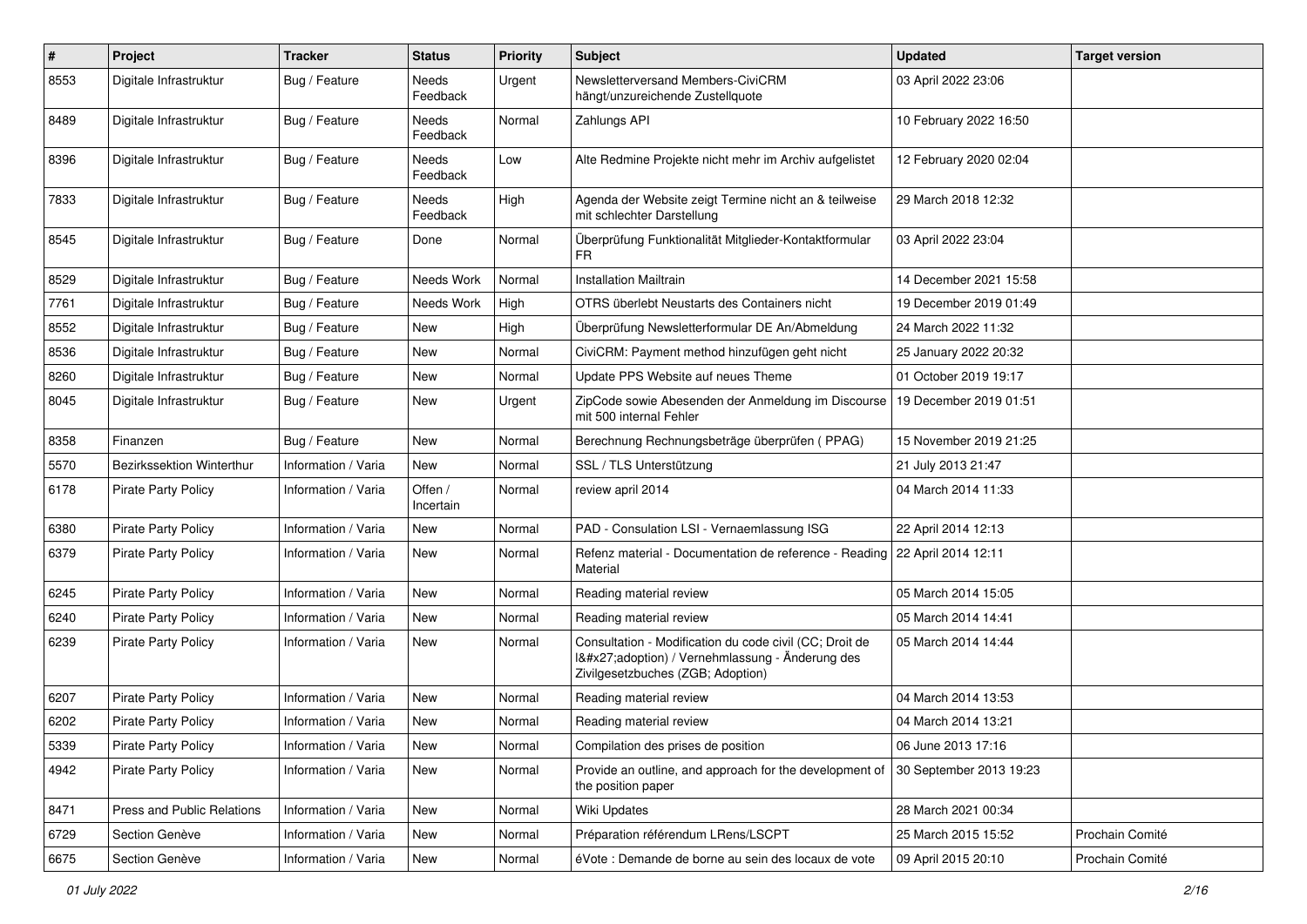| #    | <b>Project</b>                            | <b>Tracker</b>      | <b>Status</b> | <b>Priority</b> | <b>Subject</b>                                                                       | <b>Updated</b>          | <b>Target version</b>                |
|------|-------------------------------------------|---------------------|---------------|-----------------|--------------------------------------------------------------------------------------|-------------------------|--------------------------------------|
| 5883 | Section Genève                            | Information / Varia | New           | Normal          | Poste à pourvoir au comité : Comptable                                               | 10 October 2013 17:43   | Prochaine AG                         |
| 7160 | <b>Section Vaud</b>                       | Information / Varia | <b>Tabled</b> | Normal          | Retour sur la réunion e débriefing de la RTS -<br>Campagne EF2016                    | 03 August 2019 09:47    | Réunion de comité - 28 avril<br>2016 |
| 8315 | <b>Section Vaud</b>                       | Information / Varia | New           | Normal          | Formation sur le fonctionnement parlementaire                                        | 12 September 2019 15:39 | Réunion comité 2019-09-19            |
| 8314 | <b>Section Vaud</b>                       | Information / Varia | New           | Normal          | Initiative cantonale demandant la protection de l'intégrité<br>personnelle numérique | 12 September 2019 15:14 | Réunion comité 2019-09-19            |
| 8095 | Section Vaud                              | Information / Varia | New           | Normal          | Demande d'aide pour une récolte de fonds nationale                                   | 28 May 2019 06:12       |                                      |
| 7829 | Section Vaud                              | Information / Varia | New           | Normal          | Revoir la nomenclature des "versions cibles"                                         | 19 March 2018 16:11     | Réunion comité 22.03.2018            |
| 7529 | <b>Section Vaud</b>                       | Information / Varia | New           | Normal          | Pourquoi DMSF réduit toutes les images.                                              | 05 November 2016 00:11  |                                      |
| 5035 | Sektion beider Basel                      | Information / Varia | New           | Normal          | Kontakte Journalisten                                                                | 09 July 2016 09:33      |                                      |
| 6457 | Sektion St. Gallen und beide<br>Appenzell | Information / Varia | <b>Tabled</b> | Normal          | Piratengrillen                                                                       | 30 July 2014 16:21      |                                      |
| 6520 | Sektion Wallis / section<br>valaisan      | Information / Varia | <b>Tabled</b> | Normal          | Assemblée constituante                                                               | 23 July 2015 16:03      |                                      |
| 5050 | Sektion Wallis / section<br>valaisan      | Information / Varia | Needs Work    | Normal          | Wiki: Wahlsysteme                                                                    | 20 August 2017 08:57    | GV2017                               |
| 8072 | Sektion Zürich                            | Information / Varia | <b>Tabled</b> | Normal          | Listenverbindung PPZH Nationalratswahlen 2019                                        | 28 May 2019 21:31       | Vorstandsitzung 2019-1               |
| 8086 | Sektion Zürich                            | Information / Varia | New           | Normal          | Werbemittel Nationalratswahlen                                                       | 16 May 2019 15:12       |                                      |
| 7304 | Sektion Zürich                            | Information / Varia | New           | Normal          | Koordinations- & Kommunikationstool für Vorstand und<br>Aktive                       | 18 April 2019 11:03     | Vorstandsitzung 2019-1               |
| 5569 | <b>Stadtsektion Bern</b>                  | Information / Varia | New           | Normal          | SSL / TLS Unterstützung                                                              | 21 July 2013 21:37      |                                      |
| 4730 | <b>Stadtsektion Bern</b>                  | Information / Varia | New           | High            | Dukumente hochladen                                                                  | 03 March 2013 21:50     |                                      |
| 5866 | Stadtsektion Zürich                       | Information / Varia | New           | Normal          | Budget 2014                                                                          | 03 October 2013 21:07   | Sitzung 03.10.2013                   |
| 5865 | Stadtsektion Zürich                       | Information / Varia | New           | Normal          | PV Gemeinderatswahlen anfangs November                                               | 03 October 2013 20:13   | Sitzung 03.10.2013                   |
| 5828 | Stadtsektion Zürich                       | Information / Varia | New           | Normal          | Winteraktivitäten                                                                    | 17 September 2013 09:49 |                                      |
| 5827 | Stadtsektion Zürich                       | Information / Varia | New           | Normal          | Idee Präsentation der Zürcher Piraten                                                | 17 September 2013 09:48 |                                      |
| 5825 | Stadtsektion Zürich                       | Information / Varia | New           | Normal          | Feedback                                                                             | 17 September 2013 09:44 |                                      |
| 5823 | Stadtsektion Zürich                       | Information / Varia | New           | Normal          | Chatiquette                                                                          | 17 September 2013 09:39 |                                      |
| 5822 | Stadtsektion Zürich                       | Information / Varia | New           | Normal          | Forum: Nicht Mitglieder                                                              | 17 September 2013 09:36 |                                      |
| 5661 | Stadtsektion Zürich                       | Information / Varia | New           | Normal          | Organisation PV                                                                      | 12 August 2013 20:24    |                                      |
| 5321 | Stadtsektion Zürich                       | Information / Varia | New           | Normal          | Treffen mit Philipp Meier                                                            | 31 May 2013 15:56       |                                      |
| 8558 | Vorstand - Comité PPS                     | Information / Varia | New           | Normal          | Unterschriftenbogen für Initiative Service Citoyen                                   | 12 May 2022 12:22       |                                      |
| 8426 | Vorstand - Comité PPS                     | Information / Varia | New           | Urgent          | Ablösung Civi Crm als Mitgliederverwaltung                                           | 20 July 2020 20:22      | Vorstandssitzung vom<br>08.06.2020   |
| 8419 | Vorstand - Comité PPS                     | Information / Varia | New           | Normal          | Sekretariat der PPS                                                                  | 29 October 2020 22:45   | Vorstandssitzung 2020 03 16          |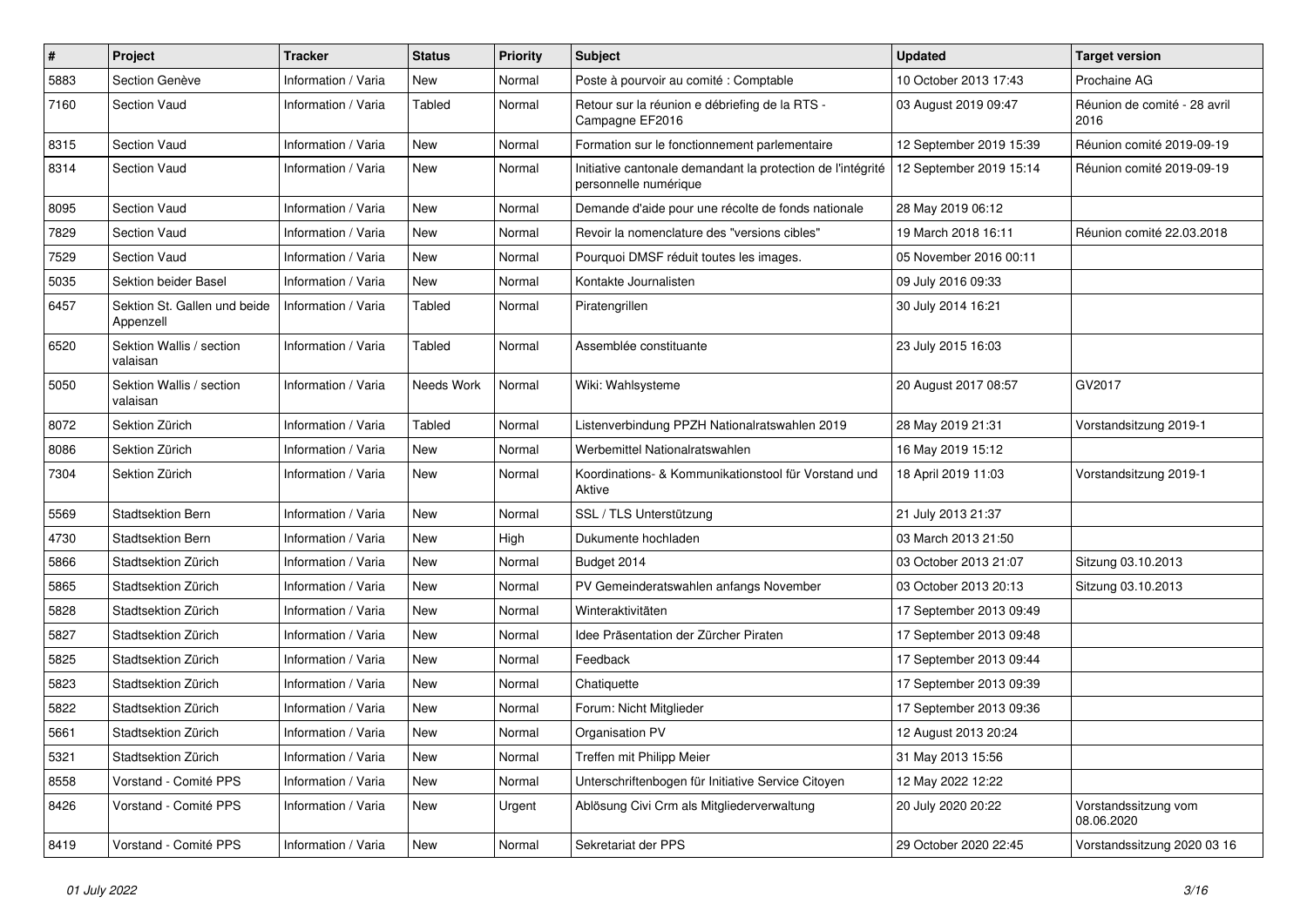| $\sharp$ | Project                   | <b>Tracker</b>      | <b>Status</b>     | <b>Priority</b> | <b>Subject</b>                                                                                                                                                                              | <b>Updated</b>         | <b>Target version</b>       |
|----------|---------------------------|---------------------|-------------------|-----------------|---------------------------------------------------------------------------------------------------------------------------------------------------------------------------------------------|------------------------|-----------------------------|
| 8356     | Vorstand - Comité PPS     | Information / Varia | New               | Normal          | Überarbeitung Versammlungs- und<br>Abstimmungsreglement                                                                                                                                     | 13 November 2019 20:36 | Vorstandssitzung 2019 11 11 |
| 7852     | Verwaltung                | Creation            | <b>New</b>        | Normal          | Anleitung Members CiviCRM für Vorstände und PPVs<br>anpassen, ergänzen und übersetzen.                                                                                                      | 12 December 2018 19:41 |                             |
| 8518     | AG Vernehmlassungen       | Task / Tâche        | Done              | Normal          | Vernehmlassung 2021/96 Teilrevisionen vier<br>Ausführungserlasse des BÜPF (VÜPF, GebV-ÜPF,<br>VD-ÜPF, VVS-ÜPF)                                                                              | 21 May 2022 15:03      |                             |
| 8540     | AG Vernehmlassungen       | Task / Tâche        | Needs Work        | Normal          | Vernehmlassung 2022/2 Bundesgesetz über die<br>Mobilitätsdateninfrastruktur                                                                                                                 | 10 February 2022 06:34 |                             |
| 8521     | AG Vernehmlassungen       | Task / Tâche        | Needs Work        | Normal          | Vernehmlassung 2021/70 Meldepflicht von<br>Betreiberinnen kritischer Infrastrukturen für<br>Cyberangriffe                                                                                   | 13 April 2022 00:53    |                             |
| 8517     | AG Vernehmlassungen       | Task / Tâche        | Needs Work        | Normal          | Vernehmlassung 2021/99 Verordnung über die<br>Transparenz bei der Politikfinanzierung (VPofin)                                                                                              | 26 March 2022 13:36    |                             |
| 8516     | AG Vernehmlassungen       | Task / Tâche        | Needs Work        | Normal          | Vernehmlassung 2021/81 Verordnung über die<br>Herstellung der Interoperabilität zwischen<br>Schengen-Dublin-Informationssystemen                                                            | 18 January 2022 20:38  |                             |
| 8556     | AG Vernehmlassungen       | Task / Tâche        | <b>New</b>        | Normal          | Vernehmlassung 2021/80 Bundesgesetz über die<br>Bearbeitung von Flugpassagierdaten zur Bekämpfung<br>von terroristischen und anderen schweren Straftaten<br>(Flugpassagierdatengesetz, FPG) | 04 April 2022 17:30    |                             |
| 8555     | AG Vernehmlassungen       | Task / Tâche        | <b>New</b>        | Normal          | Vernehmlassung 2022/19 Bundesgesetz über die<br>elektronische Identität und die Vertrauensinfrastruktur<br>(E-ID-Gesetz, BGEID)                                                             | 04 April 2022 17:29    |                             |
| 8554     | AG Vernehmlassungen       | Task / Tâche        | <b>New</b>        | High            | Vernehmlassung Teilrevision der GwV-FINMA                                                                                                                                                   | 04 April 2022 19:11    |                             |
| 8542     | AG Vernehmlassungen       | Task / Tâche        | <b>New</b>        | Normal          | Vernehmlassung 2022/6 Bundesbeschluss zur<br>nationalen Umsetzung des OECD/G-20 Projekts zur<br>Besteuerung der digitalen Wirtschaft (SR 101)                                               | 13 April 2022 06:34    |                             |
| 8519     | AG Vernehmlassungen       | Task / Tâche        | <b>New</b>        | Normal          | Vernehmlassung 2021/80 Bundesgesetz über die<br>Bearbeitung von Flugpassagierdaten zur Bekämpfung<br>von terroristischen und anderen schweren Straftaten<br>(Flugpassagierdatengesetz, FPG) | 10 February 2022 06:24 |                             |
| 4064     | Bezirkssektion Winterthur | Task / Tâche        | Needs<br>Feedback | Normal          | Liquid Feedback für die Stadt Winterthur                                                                                                                                                    | 07 April 2013 15:34    | Parley 15 (2.5.2013)        |
| 2800     | Bezirkssektion Winterthur | Task / Tâche        | Done              | Low             | Vorstoss: Verantwortung im Polizeiberuf                                                                                                                                                     | 04 May 2013 22:59      | Parley 3                    |
| 5517     | Bezirkssektion Winterthur | Task / Tâche        | Needs Work        | Normal          | $O-Ton$                                                                                                                                                                                     | 13 July 2013 17:39     |                             |
| 5389     | Bezirkssektion Winterthur | Task / Tâche        | Needs Work        | High            | Falsche Anreize in Sozialhilfe                                                                                                                                                              | 17 June 2013 16:43     | Parley 18                   |
| 5247     | Bezirkssektion Winterthur | Task / Tâche        | Needs Work        | High            | Schriftliche Anfrage zum Budget                                                                                                                                                             | 22 May 2013 16:47      | Parley 16 (6.6.2013)        |
| 5015     | Bezirkssektion Winterthur | Task / Tâche        | Needs Work        | High            | Visualisierung Budget und Rechnung                                                                                                                                                          | 10 April 2013 16:10    | Parley 15 (2.5.2013)        |
| 5014     | Bezirkssektion Winterthur | Task / Tâche        | Needs Work        | Low             | Problematik "gebundene Ausgaben"                                                                                                                                                            | 02 May 2013 22:31      | Parley 15 (2.5.2013)        |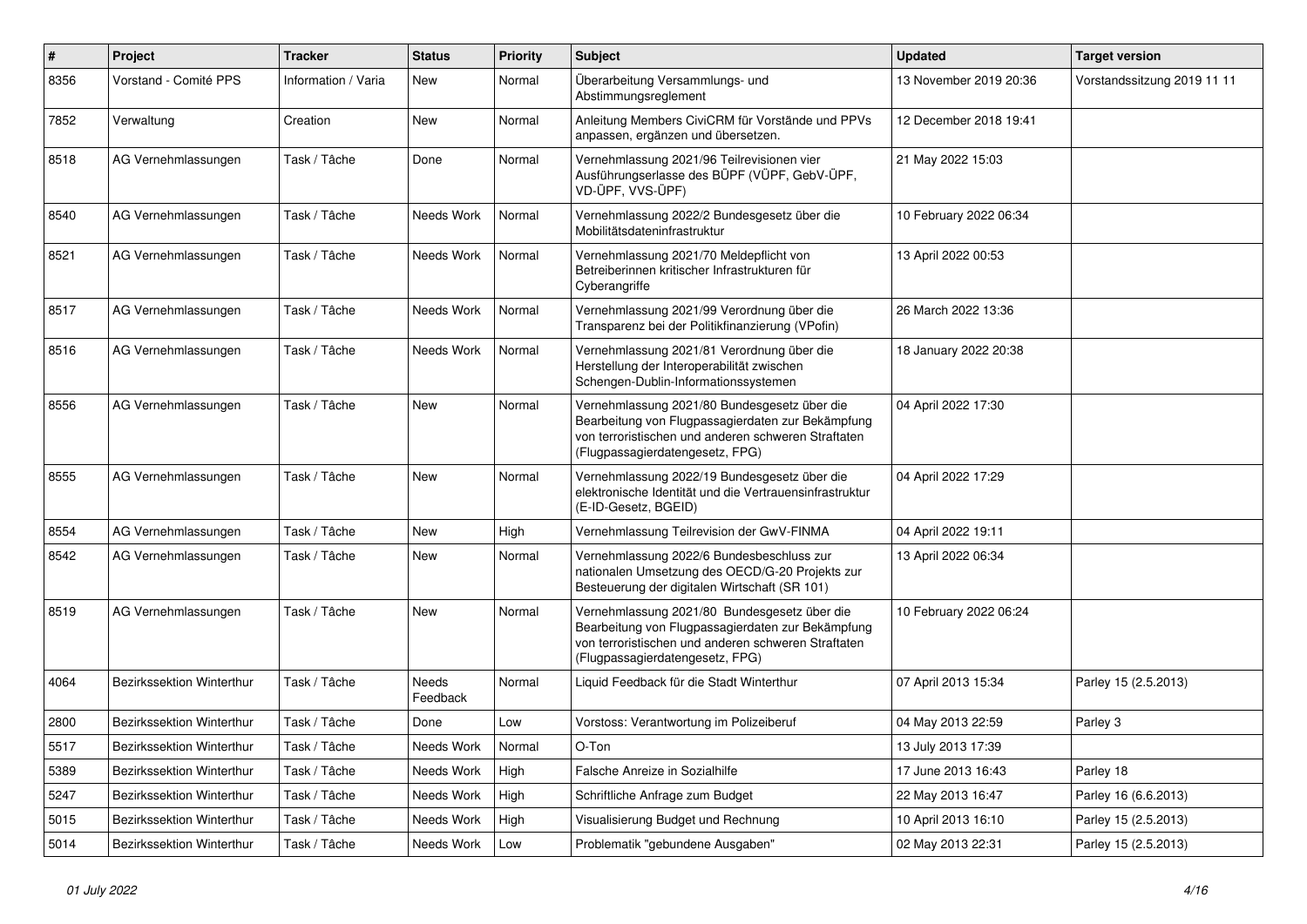| $\#$ | Project                          | <b>Tracker</b> | <b>Status</b>     | <b>Priority</b> | <b>Subject</b>                                                       | <b>Updated</b>          | <b>Target version</b> |
|------|----------------------------------|----------------|-------------------|-----------------|----------------------------------------------------------------------|-------------------------|-----------------------|
| 4746 | Bezirkssektion Winterthur        | Task / Tâche   | Needs Work        | Normal          | Förderung des Innovativen Motorisierten<br>Individualverkehrs (IMIV) | 21 April 2013 00:00     | Parley 13             |
| 4507 | <b>Bezirkssektion Winterthur</b> | Task / Tâche   | Needs Work        | Normal          | OpenData: Wem gehört das Datenmaterial                               | 02 May 2013 22:34       |                       |
| 4370 | Bezirkssektion Winterthur        | Task / Tâche   | Needs Work        | Normal          | SalZH kriegt Subventionen                                            | 07 April 2013 15:42     | Parley 15 (2.5.2013)  |
| 4362 | Bezirkssektion Winterthur        | Task / Tâche   | Needs Work        | Normal          | Willkür im Baubewilligungsverfahren                                  | 07 April 2013 15:42     | Parley 15 (2.5.2013)  |
| 4200 | Bezirkssektion Winterthur        | Task / Tâche   | Needs Work        | Normal          | Vorstoss Transparenz in der WoV                                      | 07 April 2013 15:41     | Parley 15 (2.5.2013)  |
| 4058 | Bezirkssektion Winterthur        | Task / Tâche   | Needs Work        | Normal          | Prüfung der Zuwendungen an Dritte<br>(Sozialdepartement)             | 21 April 2013 00:00     | Parley 11             |
| 4057 | Bezirkssektion Winterthur        | Task / Tâche   | Needs Work        | Normal          | Informatikprojekte prüfen                                            | 21 April 2013 00:00     | Parley 11             |
| 3948 | Bezirkssektion Winterthur        | Task / Tâche   | Needs Work        | Normal          | AG Schule und Bildung                                                | 31 July 2013 21:00      | Parley 11             |
| 3947 | <b>Bezirkssektion Winterthur</b> | Task / Tâche   | Needs Work        | Normal          | Win.ch Mail                                                          | 21 April 2013 00:00     | Parley 11             |
| 3911 | Bezirkssektion Winterthur        | Task / Tâche   | Needs Work        | Normal          | Elektronisches Büro in der Stadtverwaltung                           | 21 April 2013 00:00     | Parley 11             |
| 3876 | Bezirkssektion Winterthur        | Task / Tâche   | Needs Work        | Normal          | Winterthurer Transparenzgesetz                                       | 21 April 2013 00:00     | Parley 11             |
| 3865 | Bezirkssektion Winterthur        | Task / Tâche   | Needs Work        | Low             | Rote Parkplätze in der Altstadt                                      | 02 May 2013 22:36       | Parley 11             |
| 3864 | Bezirkssektion Winterthur        | Task / Tâche   | Needs Work        | Normal          | E-Book Bibliothek DRM                                                | 06 March 2013 18:18     | Parley 13             |
| 3732 | Bezirkssektion Winterthur        | Task / Tâche   | Needs Work        | Low             | Neues Hallenbad                                                      | 02 May 2013 22:37       | Parley 15 (2.5.2013)  |
| 3716 | Bezirkssektion Winterthur        | Task / Tâche   | Needs Work        | Low             | Frauenparkplätze                                                     | 21 April 2013 00:00     | Parley 11             |
| 3708 | Bezirkssektion Winterthur        | Task / Tâche   | Needs Work        | High            | OpenSource Nachtrag und Vorbereitung                                 | 19 April 2013 00:00     | Parley 13             |
| 3707 | Bezirkssektion Winterthur        | Task / Tâche   | Needs Work        | Normal          | Beschneidungspraxis in Winterthur                                    | 21 April 2013 00:00     | Parley 11             |
| 3706 | Bezirkssektion Winterthur        | Task / Tâche   | Needs Work        | Normal          | Notschlafstellen bei der Heilsarmee                                  | 21 April 2013 00:00     | Parley 11             |
| 3568 | Bezirkssektion Winterthur        | Task / Tâche   | Needs Work        | Normal          | Messung der Schulqualität                                            | 07 April 2013 15:45     |                       |
| 3567 | Bezirkssektion Winterthur        | Task / Tâche   | Needs Work        | Normal          | Open Data                                                            | 26 February 2013 08:12  | Parley 11             |
| 2891 | <b>Bezirkssektion Winterthur</b> | Task / Tâche   | Needs Work        | Low             | Schuldenabbau                                                        | 20 April 2013 00:00     |                       |
| 5999 | <b>Bezirkssektion Winterthur</b> | Task / Tâche   | New               | Normal          | Datenschutz von Steuer- und Einwohnerdaten                           | 21 November 2013 20:52  |                       |
| 5787 | Bezirkssektion Winterthur        | Task / Tâche   | New               | Normal          | Sparen 14 durchsehen                                                 | 04 September 2013 20:19 | Parley 19             |
| 5347 | <b>Bezirkssektion Winterthur</b> | Task / Tâche   | <b>New</b>        | Normal          | Unverschuldet abgewählt                                              | 08 June 2013 15:45      | Parley 17 (13.6.2013) |
| 5346 | Bezirkssektion Winterthur        | Task / Tâche   | <b>New</b>        | Normal          | Holidi                                                               | 08 June 2013 15:47      | Parley 17 (13.6.2013) |
| 5227 | Bezirkssektion Winterthur        | Task / Tâche   | <b>New</b>        | Normal          | Gesamtkostenrechnung Neuhegi                                         | 15 May 2013 20:53       | Parley 16 (6.6.2013)  |
| 5217 | Bezirkssektion Winterthur        | Task / Tâche   | New               | Normal          | Pressemitteilung Stimmparolen                                        | 12 May 2013 19:39       |                       |
| 8422 | Digitale Infrastruktur           | Task / Tâche   | Needs<br>Feedback | High            | Civi Crm Funktionen extern geben                                     | 01 February 2022 02:19  |                       |
| 8108 | Digitale Infrastruktur           | Task / Tâche   | Needs<br>Feedback | Normal          | Hinterlegung Druckvorlagen                                           | 10 February 2022 16:00  |                       |
| 7868 | Digitale Infrastruktur           | Task / Tâche   | Needs<br>Feedback | Normal          | Mailverteiler für die PPS Ticino erstellen                           | 19 December 2019 01:40  |                       |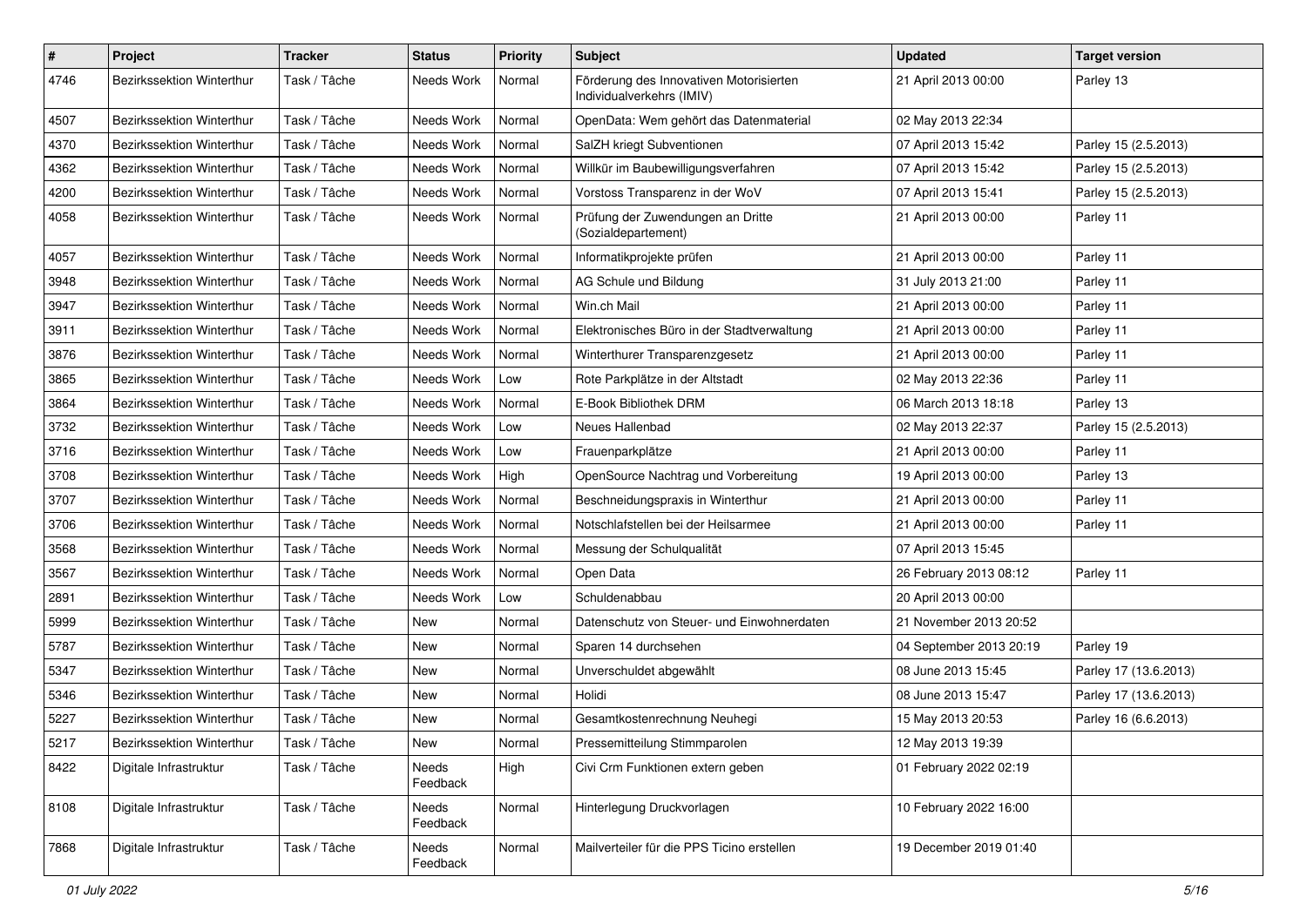| $\sharp$ | Project                    | <b>Tracker</b> | <b>Status</b>        | <b>Priority</b> | Subject                                                                                           | <b>Updated</b>         | <b>Target version</b> |
|----------|----------------------------|----------------|----------------------|-----------------|---------------------------------------------------------------------------------------------------|------------------------|-----------------------|
| 8473     | Digitale Infrastruktur     | Task / Tâche   | Needs Work           | Normal          | Refurbish CiviCRM                                                                                 | 18 January 2022 20:52  |                       |
| 8378     | Digitale Infrastruktur     | Task / Tâche   | Needs Work           | Normal          | Erstelllung subdomain für neue Sektion<br>Thurgau/Schauffhausen + SG/AR/Ai                        | 19 December 2019 00:53 |                       |
| 8238     | Digitale Infrastruktur     | Task / Tâche   | <b>New</b>           | Normal          | Verify and document backup solution                                                               | 15 December 2019 12:11 |                       |
| 8082     | Digitale Infrastruktur     | Task / Tâche   | <b>New</b>           | High            | Accès Discourse                                                                                   | 19 December 2019 01:50 |                       |
| 4388     | Finanzen                   | Task / Tâche   | Needs Work           | Urgent          | Kontenplan                                                                                        | 04 April 2013 07:13    |                       |
| 4386     | Finanzen                   | Task / Tâche   | Needs Work           | High            | Spenderlisten erstellen                                                                           | 01 May 2017 14:45      |                       |
| 8248     | Finanzen                   | Task / Tâche   | New                  | Normal          | Budget 2020                                                                                       | 19 August 2019 18:25   |                       |
| 8001     | Finanzen                   | Task / Tâche   | New                  | Normal          | Fehlende Finanzdaten / Jahre auf der Homepage mit<br>entsprechenden Forumalren ergänzen           | 01 December 2018 17:35 |                       |
| 8000     | Finanzen                   | Task / Tâche   | New                  | Normal          | Mitgliederbeiträge der Sektionen                                                                  | 01 December 2018 16:34 |                       |
| 7657     | Finanzen                   | Task / Tâche   | <b>New</b>           | Urgent          | <b>BTC Zahlungen</b>                                                                              | 12 April 2017 22:16    |                       |
| 7986     | Grafik und Design          | Task / Tâche   | New                  | Normal          | Datenv von Grafik/Design auf einer Instanz der PPS<br>hosten                                      | 22 January 2019 12:54  |                       |
| 4138     | Gruppo Ticino              | Task / Tâche   | Needs Work           | High            | Mailing List problema messaggio conferma<br>sottoscrizione                                        | 20 April 2013 00:00    |                       |
| 4137     | Gruppo Ticino              | Task / Tâche   | Needs Work           | Normal          | Programma Partito Pirata Ticino                                                                   | 21 April 2013 00:00    |                       |
| 4122     | Gruppo Ticino              | Task / Tâche   | Needs Work           | High            | Accesso, impostazioni ed iscrizione membri a mailing list   20 April 2013 00:00<br>sezione ticino |                        |                       |
| 4071     | Gruppo Ticino              | Task / Tâche   | Needs Work           | Normal          | Traduzione webpage                                                                                | 19 April 2013 00:00    |                       |
| 6197     | <b>Pirate Party Policy</b> | Task / Tâche   | Offen /<br>Incertain | Normal          | Review currently running iniatives                                                                | 04 March 2014 12:38    |                       |
| 6186     | <b>Pirate Party Policy</b> | Task / Tâche   | Offen /<br>Incertain | Normal          | review decembre 2014                                                                              | 08 April 2015 09:26    |                       |
| 6185     | <b>Pirate Party Policy</b> | Task / Tâche   | Offen /<br>Incertain | Normal          | review novembre 2014                                                                              | 08 April 2015 09:26    |                       |
| 6184     | <b>Pirate Party Policy</b> | Task / Tâche   | Offen /<br>Incertain | Normal          | review octobre 2014                                                                               | 08 April 2015 09:26    |                       |
| 6183     | <b>Pirate Party Policy</b> | Task / Tâche   | Offen /<br>Incertain | Normal          | review septembre 2014                                                                             | 08 April 2015 09:26    |                       |
| 6182     | Pirate Party Policy        | Task / Tâche   | Offen /<br>Incertain | Normal          | review august 2014                                                                                | 08 April 2015 09:26    |                       |
| 6181     | <b>Pirate Party Policy</b> | Task / Tâche   | Offen /<br>Incertain | Normal          | review july 2014                                                                                  | 08 April 2015 09:26    |                       |
| 6180     | Pirate Party Policy        | Task / Tâche   | Offen /<br>Incertain | Normal          | review june 2014                                                                                  | 08 April 2015 09:26    |                       |
| 6179     | Pirate Party Policy        | Task / Tâche   | Offen /<br>Incertain | Normal          | review may 2014                                                                                   | 08 April 2015 09:26    |                       |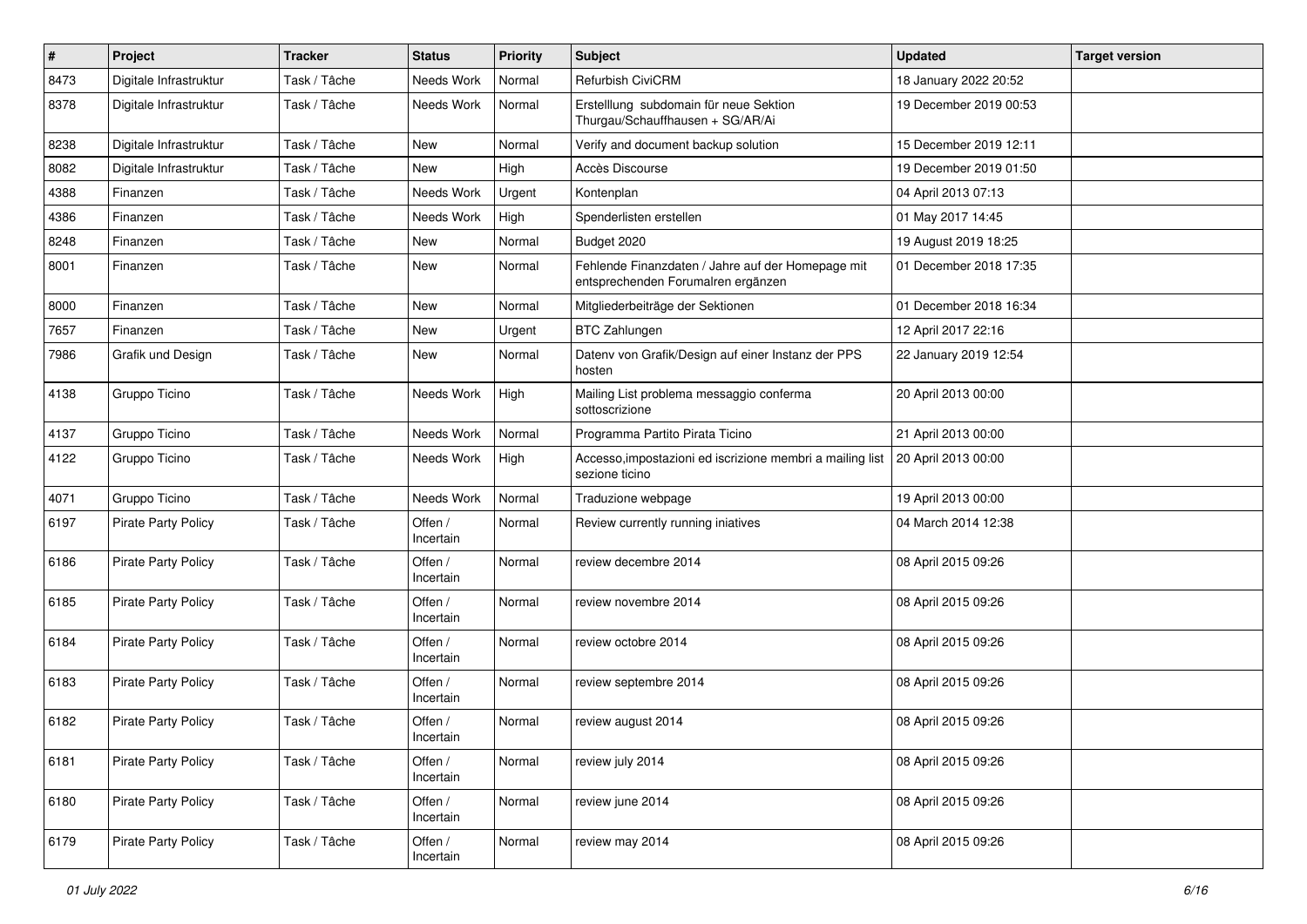| $\pmb{\#}$ | Project                    | <b>Tracker</b> | <b>Status</b>        | <b>Priority</b> | <b>Subject</b>                                                                                                                                                                                                                                   | <b>Updated</b>          | <b>Target version</b> |
|------------|----------------------------|----------------|----------------------|-----------------|--------------------------------------------------------------------------------------------------------------------------------------------------------------------------------------------------------------------------------------------------|-------------------------|-----------------------|
| 6177       | <b>Pirate Party Policy</b> | Task / Tâche   | Offen /<br>Incertain | Normal          | Consultation process review                                                                                                                                                                                                                      | 08 April 2015 09:26     |                       |
| 6787       | <b>Pirate Party Policy</b> | Task / Tâche   | Done                 | Normal          | Révision totale de la loi fédérale sur l'analyse génétique<br>humaine (LAGH) - Totalrevision des Bundesgesetzes<br>über genetische Untersuchungen beim Menschen<br>(GUMG)                                                                        | 27 May 2015 06:55       |                       |
| 6727       | Pirate Party Policy        | Task / Tâche   | Done                 | Normal          | Rédaction de la réponse de la consultation                                                                                                                                                                                                       | 08 April 2015 09:17     |                       |
| 6726       | <b>Pirate Party Policy</b> | Task / Tâche   | Done                 | Normal          | Consultation FINMA - LBA / GvW                                                                                                                                                                                                                   | 08 April 2015 09:18     |                       |
| 6390       | Pirate Party Policy        | Task / Tâche   | Done                 | Normal          | Vernehmlassung: Geldspielgesetz / Consultation : Loi<br>sur les jeux d'argent                                                                                                                                                                    | 08 April 2015 09:18     |                       |
| 6222       | <b>Pirate Party Policy</b> | Task / Tâche   | Done                 | Normal          | Développement argumentaires votations populaire 18<br>mai - Entwicklung Argumentationshilfe Themen<br>Volksabstimmung 18. Mai                                                                                                                    | 27 November 2019 21:23  |                       |
| 6206       | <b>Pirate Party Policy</b> | Task / Tâche   | Done                 | Normal          | Consultation "Modification loi fédérale sur les systèmes<br>d'information de la Confédération dans le domaine du<br>sport (LSIS)" - Vernehmlassung "Änderung<br>Bundesgesetz über die Informationssysteme des<br>Bundes im Bereich Sport (IBSG)" | 08 April 2015 09:26     |                       |
| 5637       | <b>Pirate Party Policy</b> | Task / Tâche   | Done                 | Normal          | Korrektur der Uebersetzung der Identite                                                                                                                                                                                                          | 22 March 2014 17:28     |                       |
| 4941       | <b>Pirate Party Policy</b> | Task / Tâche   | Done                 | Normal          | prostitution                                                                                                                                                                                                                                     | 30 September 2013 19:23 |                       |
| 5058       | Pirate Party Policy        | Task / Tâche   | Needs Work           | Normal          | Positionspapier: Patente                                                                                                                                                                                                                         | 15 April 2013 14:10     |                       |
| 2531       | <b>Pirate Party Policy</b> | Task / Tâche   | Needs Work           | Normal          | Gleichstellung                                                                                                                                                                                                                                   | 20 February 2013 16:39  |                       |
| 7975       | Pirate Party Policy        | Task / Tâche   | New                  | Normal          | Änderung des Betäubungsmittelgesetzes und<br>Verordnung über Pilotversuche nach dem<br>Betäubungsmittelgesetz (Pilotversuche mit Cannabis)                                                                                                       | 04 March 2019 14:49     |                       |
| 6378       | <b>Pirate Party Policy</b> | Task / Tâche   | New                  | Normal          | Vernehmlassung: Informationssicherheitsgesetz                                                                                                                                                                                                    | 22 April 2014 12:11     |                       |
| 6255       | Pirate Party Policy        | Task / Tâche   | New                  | Normal          | Positionspapier Rechtsstaat updaten                                                                                                                                                                                                              | 21 November 2015 16:11  |                       |
| 6254       | <b>Pirate Party Policy</b> | Task / Tâche   | New                  | Normal          | Positionspapier Suchtpolitik updaten                                                                                                                                                                                                             | 21 November 2015 16:12  |                       |
| 6248       | <b>Pirate Party Policy</b> | Task / Tâche   | New                  | Normal          | Communication - press release - communication interne<br>-> via pages de sections, twitter & facebook                                                                                                                                            | 05 March 2014 15:16     |                       |
| 6247       | Pirate Party Policy        | Task / Tâche   | New                  | Normal          | Rédaction du rapport et de la lettre d'accompagnement                                                                                                                                                                                            | 05 March 2014 15:15     |                       |
| 6246       | Pirate Party Policy        | Task / Tâche   | <b>New</b>           | Normal          | Development of the PPS report on the consultation                                                                                                                                                                                                | 05 March 2014 15:13     |                       |
| 6243       | Pirate Party Policy        | Task / Tâche   | New                  | Normal          | Communication - press release - communication interne<br>-> via pages de sections, twitter & facebook                                                                                                                                            | 05 March 2014 14:55     |                       |
| 6242       | <b>Pirate Party Policy</b> | Task / Tâche   | New                  | Normal          | Rédaction du rapport et de la lettre d'accompagnement                                                                                                                                                                                            | 05 March 2014 14:57     |                       |
| 6241       | <b>Pirate Party Policy</b> | Task / Tâche   | New                  | Normal          | Development of the PPS report on the consultation                                                                                                                                                                                                | 05 March 2014 14:44     |                       |
| 6224       | Pirate Party Policy        | Task / Tâche   | New                  | Normal          | Publication - Diffusion aux sections                                                                                                                                                                                                             | 04 March 2014 15:19     |                       |
| 6223       | Pirate Party Policy        | Task / Tâche   | New                  | Normal          | traduction                                                                                                                                                                                                                                       | 04 March 2014 15:19     |                       |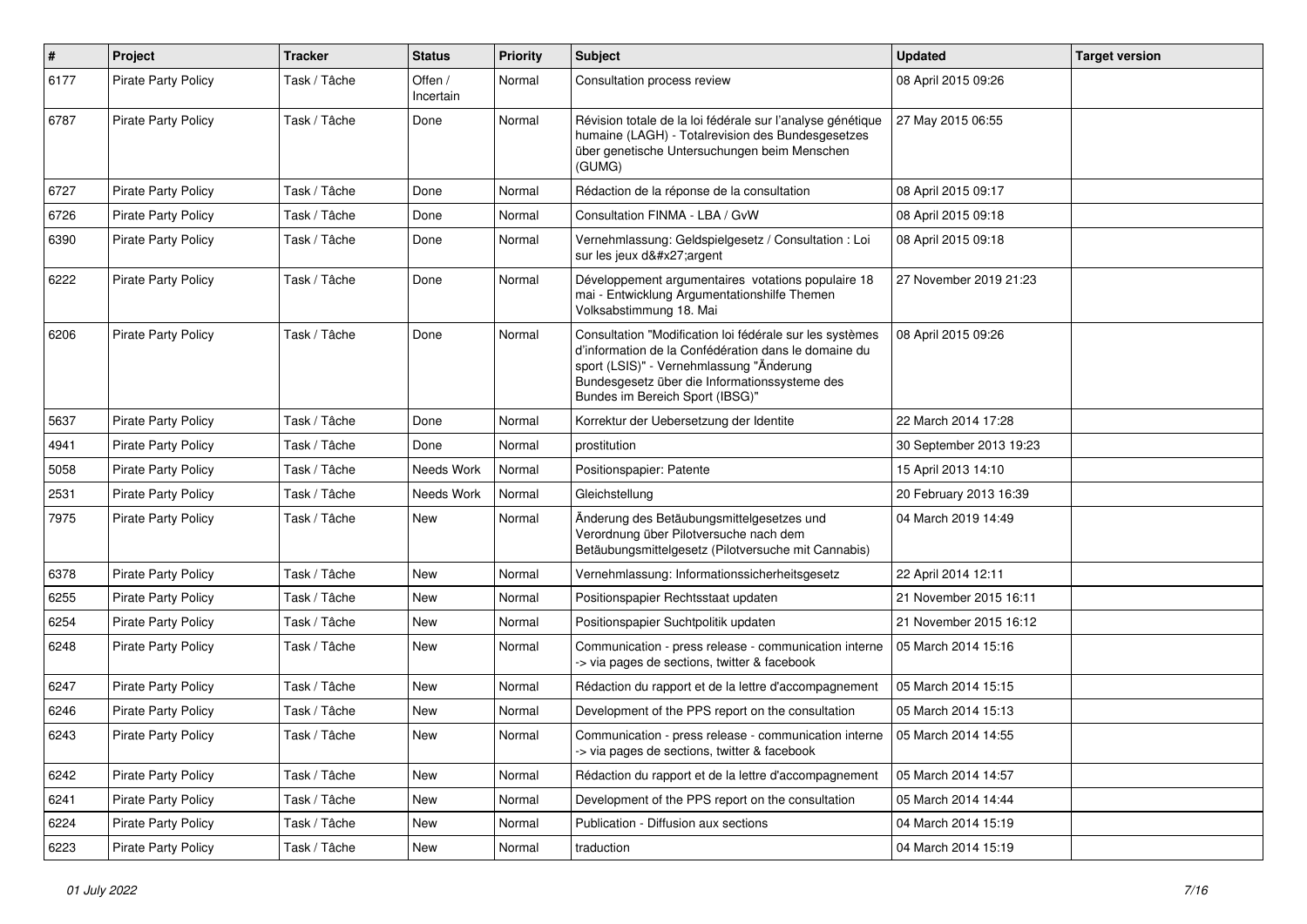| ∦    | Project                                  | <b>Tracker</b> | <b>Status</b> | <b>Priority</b> | <b>Subject</b>                                                                                                                                             | <b>Updated</b>         | <b>Target version</b>         |
|------|------------------------------------------|----------------|---------------|-----------------|------------------------------------------------------------------------------------------------------------------------------------------------------------|------------------------|-------------------------------|
| 6219 | Pirate Party Policy                      | Task / Tâche   | New           | Normal          | Position guideline development planning                                                                                                                    | 04 March 2014 14:49    |                               |
| 6218 | <b>Pirate Party Policy</b>               | Task / Tâche   | <b>New</b>    | Normal          | Position guideline development                                                                                                                             | 04 March 2014 14:49    |                               |
| 6217 | <b>Pirate Party Policy</b>               | Task / Tâche   | New           | Normal          | XML Formatting for bootstrap integration                                                                                                                   | 04 March 2014 14:38    |                               |
| 6216 | <b>Pirate Party Policy</b>               | Task / Tâche   | New           | Normal          | Translation of all missing elements of the PPS program<br>draft                                                                                            | 04 March 2014 14:39    |                               |
| 6215 | <b>Pirate Party Policy</b>               | Task / Tâche   | New           | Normal          | Development of the "Economy" section                                                                                                                       | 04 March 2014 14:36    |                               |
| 6214 | <b>Pirate Party Policy</b>               | Task / Tâche   | <b>New</b>    | Normal          | Development of the "Patrimoine Commun" section of<br>PPS Program                                                                                           | 04 March 2014 14:33    |                               |
| 6213 | Pirate Party Policy                      | Task / Tâche   | New           | Normal          | Development of the "Environment" section                                                                                                                   | 04 March 2014 14:28    |                               |
| 6212 | <b>Pirate Party Policy</b>               | Task / Tâche   | <b>New</b>    | Normal          | Development of the "Security" section                                                                                                                      | 04 March 2014 14:33    |                               |
| 6211 | <b>Pirate Party Policy</b>               | Task / Tâche   | New           | Normal          | Development of the "Etat de droit" section                                                                                                                 | 04 March 2014 14:34    |                               |
| 6210 | <b>Pirate Party Policy</b>               | Task / Tâche   | New           | Normal          | Development of the Area verbiage                                                                                                                           | 04 March 2014 14:34    |                               |
| 6209 | <b>Pirate Party Policy</b>               | Task / Tâche   | New           | Normal          | PPS Program development                                                                                                                                    | 04 March 2014 14:17    |                               |
| 6205 | <b>Pirate Party Policy</b>               | Task / Tâche   | New           | Normal          | Development of the PPS report on the consultation                                                                                                          | 04 March 2014 13:32    |                               |
| 6201 | <b>Pirate Party Policy</b>               | Task / Tâche   | New           | Normal          | Consultation - Modification du Code des obligations<br>(Droit des raisons de commerce) / Vernehmlassung -<br>Änderung des Obligationenrechts (Firmenrecht) | 04 March 2014 13:21    |                               |
| 5068 | <b>Pirate Party Policy</b>               | Task / Tâche   | <b>New</b>    | Normal          | Fehlende Position zu Whistleblowing                                                                                                                        | 21 November 2015 16:13 |                               |
| 8502 | Piratenversammlung /<br>Assemblée Pirate | Task / Tâche   | Needs Work    | Normal          | Bereinigung Differenzen Statuten und<br>Versammlungsreglement                                                                                              | 16 February 2022 23:13 |                               |
| 6748 | Press and Public Relations               | Task / Tâche   | Done          | Urgent          | PR - Bund niederlässt wieder IT Security!                                                                                                                  | 02 April 2015 12:03    |                               |
| 6784 | Press and Public Relations               | Task / Tâche   | Needs Work    | High            | CP - Déclaration D. Burkhalter DFAE «Promoting trust<br>and globally shared rules to ensure an open, free and<br>secure cyberspace»                        | 17 April 2015 18:12    |                               |
| 7998 | Press and Public Relations               | Task / Tâche   | New           | Normal          | Presseverteiler im PressCRM aktualisieren sowie<br>ergänzen                                                                                                | 01 December 2018 13:05 |                               |
| 6677 | Section Genève                           | Task / Tâche   | Done          | Normal          | Préparation prochaine AG                                                                                                                                   | 19 October 2015 17:06  | Prochain Comité               |
| 6676 | Section Genève                           | Task / Tâche   | Done          | Normal          | Préparation éléction national                                                                                                                              | 27 June 2016 09:53     | Prochain Comité               |
| 6688 | Section Genève                           | Task / Tâche   | Needs Work    | Normal          | Comptabilité - Recherche Fiduciaire                                                                                                                        | 25 March 2015 17:00    | Prochain Comité               |
| 6645 | Section Genève                           | Task / Tâche   | Needs Work    | Normal          | Dossier médical en ligne                                                                                                                                   | 25 March 2015 17:03    | Prochain Comité               |
| 8120 | Section Vaud                             | Task / Tâche   | Done          | Normal          | Préparation de notre voyage à Olten le 23 juin 2019                                                                                                        | 03 August 2019 20:59   | Réunion comité 2019-06-13     |
| 8033 | Section Vaud                             | Task / Tâche   | Done          | Normal          | Faire liste du matériel de campagne                                                                                                                        | 03 August 2019 20:59   | Réunion comité 2019-02-21     |
| 7976 | Section Vaud                             | Task / Tâche   | Done          | Normal          | Sondage Politiciennes.ch                                                                                                                                   | 01 November 2018 20:43 | Séance de comité 18-44        |
| 7527 | Section Vaud                             | Task / Tâche   | Done          | High            | Prise de possition sur le référendum vaudois sur la<br>mendicité                                                                                           | 03 August 2019 12:57   | Réunion de Comité - 3.11.2016 |
| 7470 | Section Vaud                             | Task / Tâche   | Done          | Normal          | Creation des stands                                                                                                                                        | 13 June 2019 15:55     |                               |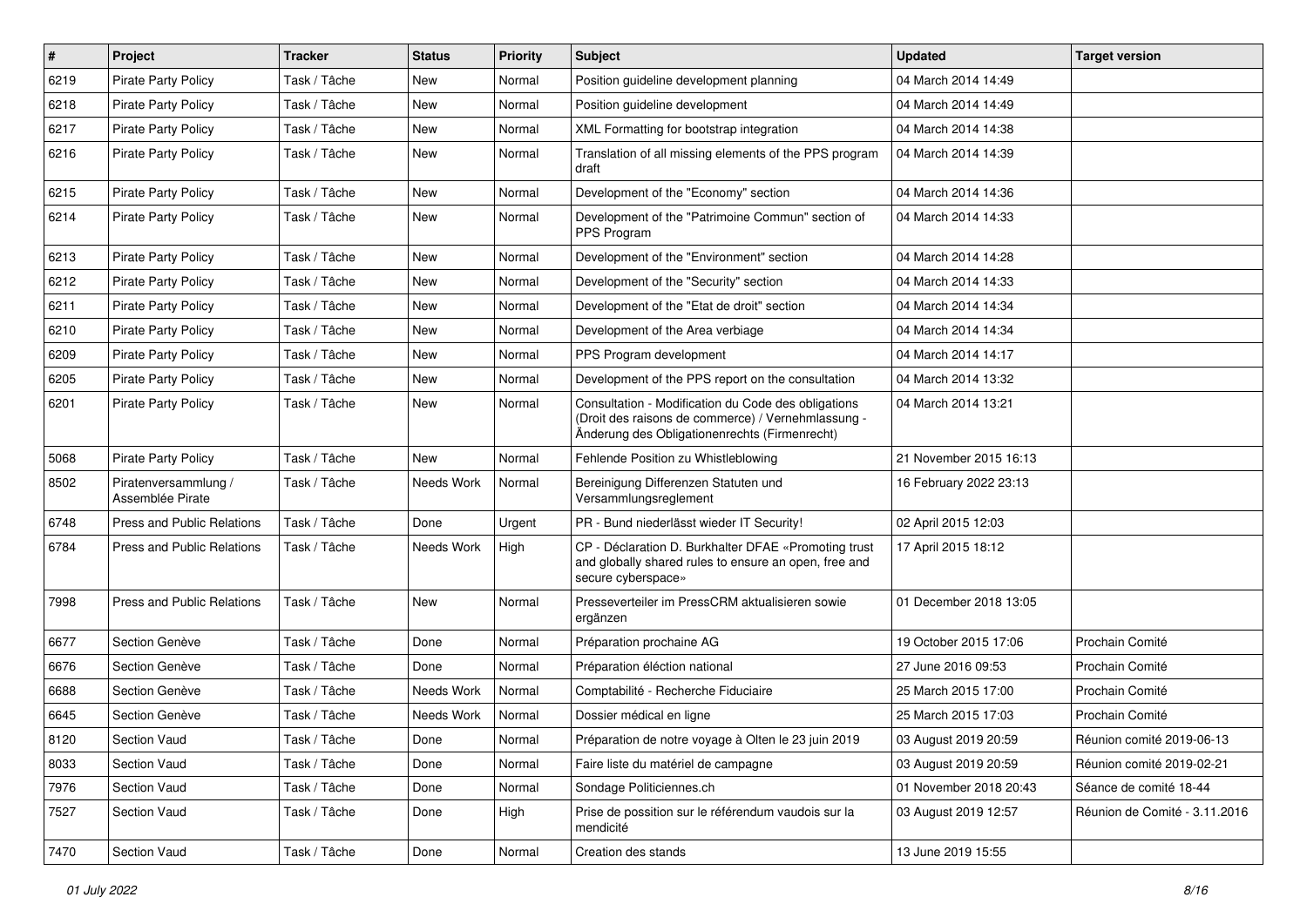| $\#$ | Project             | <b>Tracker</b> | <b>Status</b> | <b>Priority</b> | Subject                                                                                           | <b>Updated</b>          | <b>Target version</b>                |
|------|---------------------|----------------|---------------|-----------------|---------------------------------------------------------------------------------------------------|-------------------------|--------------------------------------|
| 7468 | <b>Section Vaud</b> | Task / Tâche   | Done          | Normal          | Elections communales 2016 et EF 2015 - finances<br>factures ouvertes - point de sitation          | 19 April 2019 15:10     | Réunion de Comité - 25.08.2016       |
| 7467 | <b>Section Vaud</b> | Task / Tâche   | Done          | Normal          | Formation média                                                                                   | 13 June 2019 15:54      | Réunion de Comité - 25.08.2016       |
| 7466 | <b>Section Vaud</b> | Task / Tâche   | Done          | Normal          | Préparation Elections cantonales - désignation de<br>candidats - alliance - etc                   | 13 June 2019 15:54      | Réunion de Comité - 25.08.2016       |
| 7463 | <b>Section Vaud</b> | Task / Tâche   | Done          | Normal          | Conférence-débats 2e partie 2016                                                                  | 19 April 2019 15:11     | Réunion de Comité - 6.10.2016        |
| 7462 | <b>Section Vaud</b> | Task / Tâche   | Done          | Normal          | Camnpagne Référendum LRens                                                                        | 16 May 2019 16:35       | Réunion de Comité - 25.08.2016       |
| 7341 | <b>Section Vaud</b> | Task / Tâche   | Done          | Urgent          | Publipostage de formulaire Iscpt                                                                  | 19 April 2019 15:12     | Réunion de comité - 9 juin 2016      |
| 7270 | <b>Section Vaud</b> | Task / Tâche   | Done          | Normal          | Rédaction et diffusion de la newsletter du PPVD pour le<br>mois d'avril                           | 20 April 2016 09:19     | Réunion de comité - 28 avril<br>2016 |
| 7269 | <b>Section Vaud</b> | Task / Tâche   | Done          | Normal          | Travaux sur la vision pirate du développement<br>communal                                         | 07 May 2018 13:02       | Réunion de comité - 28 avril<br>2016 |
| 7264 | Section Vaud        | Task / Tâche   | Done          | Normal          | Tri des propositions par collectivité impactée                                                    | 15 April 2016 15:30     | Réunion de comité - 14 avril<br>2016 |
| 7262 | <b>Section Vaud</b> | Task / Tâche   | Done          | Normal          | Révision du programme du PPVD                                                                     | 07 May 2018 13:02       | Réunion de comité - 14 avril<br>2016 |
| 7236 | <b>Section Vaud</b> | Task / Tâche   | Done          | Normal          | Organisation de la campagne référendaire LSCPT                                                    | 07 May 2018 12:58       | Réunion de comité - 31 mars<br>2016  |
| 7195 | <b>Section Vaud</b> | Task / Tâche   | Done          | Normal          | Révision de statuts du PPVD                                                                       | 03 August 2019 09:48    | Réunion de comité - 28 avril<br>2016 |
| 7179 | <b>Section Vaud</b> | Task / Tâche   | Done          | Urgent          | URGENT débat pour la RIE3                                                                         | 10 March 2016 00:16     |                                      |
| 7140 | <b>Section Vaud</b> | Task / Tâche   | Done          | Normal          | Approbation et signature du PV de l'AG par les<br>membres du comité ainsi que les statuts du PPVD | 08 September 2019 06:41 | Réunion de comité - 31 mars<br>2016  |
| 8204 | Section Vaud        | Task / Tâche   | Needs Work    | High            | Le questionnaire de l'ALLIANCE-ENVIRONNEMENT                                                      | 20 August 2019 14:53    | Réunion comité 2019-07-25            |
| 8203 | <b>Section Vaud</b> | Task / Tâche   | Needs Work    | High            | Le questionnaire de la société vaudoise de médecine                                               | 20 August 2019 14:52    | Réunion comité 2019-07-25            |
| 7977 | <b>Section Vaud</b> | Task / Tâche   | Needs Work    | Normal          | Téléchargement légal: cadre particulier et exeptions                                              | 01 November 2018 20:44  | Séance de comité 18-44               |
| 8327 | <b>Section Vaud</b> | Task / Tâche   | <b>New</b>    | Normal          | Transmission de matériel de notre parti pour les<br>élections fédérales à la BNS                  | 26 September 2019 19:27 | Réunion comité 2019-10-31            |
| 8254 | <b>Section Vaud</b> | Task / Tâche   | <b>New</b>    | High            | Affichage sur les communes EF19                                                                   | 21 August 2019 14:51    | Réunion comité 2019-08-22            |
| 8253 | <b>Section Vaud</b> | Task / Tâche   | New           | Normal          | Plate-forme EF19 vidéo de la rts                                                                  | 21 August 2019 14:43    | Réunion comité 2019-08-22            |
| 8252 | <b>Section Vaud</b> | Task / Tâche   | New           | Normal          | Création d'un compte LinkedIn pour le PPVD                                                        | 21 August 2019 14:47    | Réunion comité 2019-08-22            |
| 8237 | <b>Section Vaud</b> | Task / Tâche   | New           | High            | La campagne électorale du PPVD sur les réseaux<br>sociaux privés et libres                        | 12 September 2019 15:03 | Réunion comité 2019-09-05            |
| 8220 | Section Vaud        | Task / Tâche   | New           | High            | Recherche d'un petit cadeau de remerciement                                                       | 20 August 2019 14:57    | Réunion comité 2019-09-05            |
| 8219 | Section Vaud        | Task / Tâche   | New           | High            | Rédaction de la lettre                                                                            | 20 August 2019 14:56    | Réunion comité 2019-08-22            |
| 8218 | Section Vaud        | Task / Tâche   | New           | High            | Lettre de remerciement à M. Burgerer pour son don                                                 | 20 August 2019 14:56    | Réunion comité 2019-09-05            |
| 8160 | Section Vaud        | Task / Tâche   | New           | Normal          | Région de Nyon et Twitter                                                                         | 13 June 2019 17:05      | Réunion comité 2019-06-13            |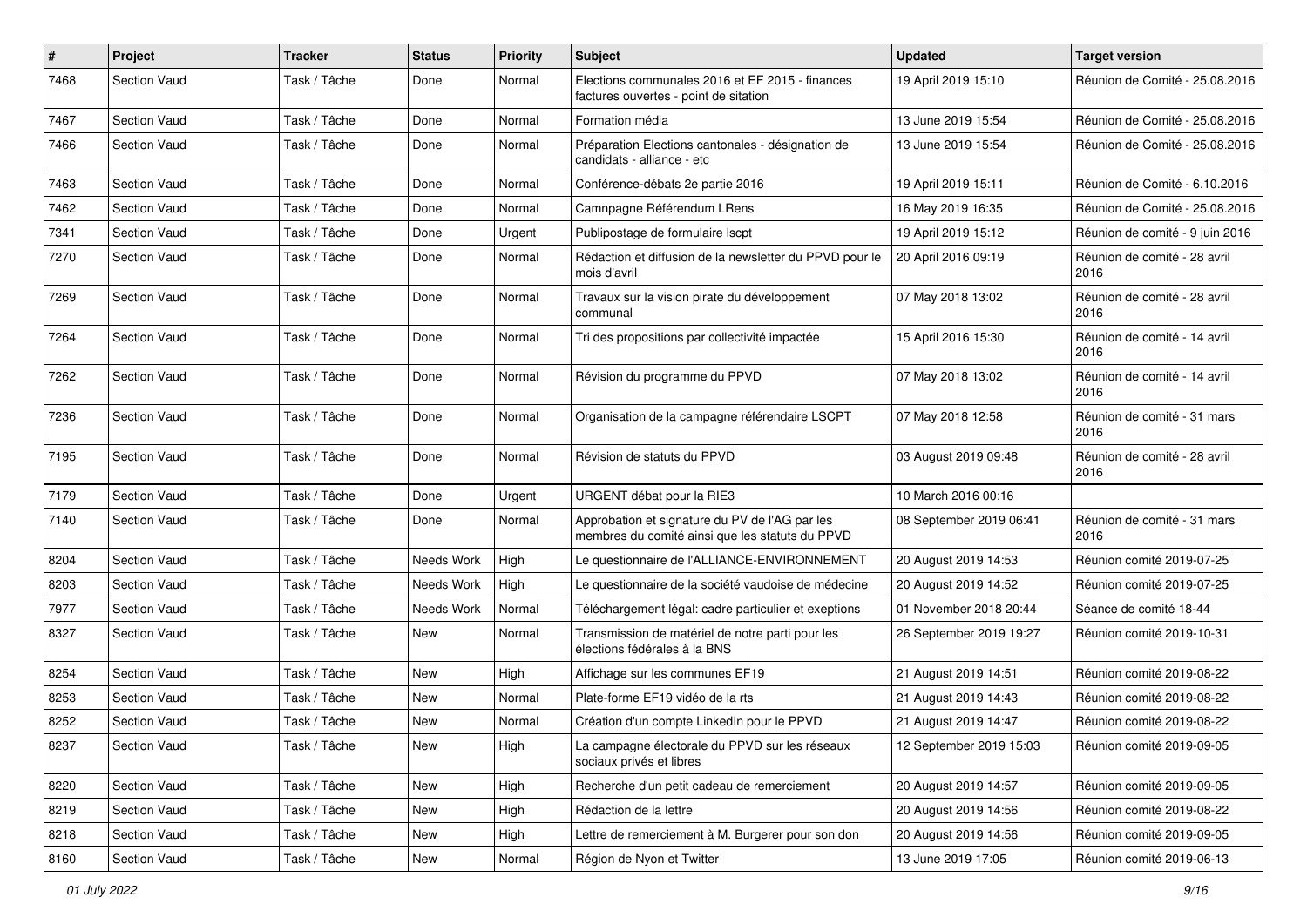| $\pmb{\#}$ | Project              | <b>Tracker</b> | <b>Status</b> | <b>Priority</b> | Subject                                                                       | <b>Updated</b>          | <b>Target version</b>                  |
|------------|----------------------|----------------|---------------|-----------------|-------------------------------------------------------------------------------|-------------------------|----------------------------------------|
| 7906       | <b>Section Vaud</b>  | Task / Tâche   | New           | Normal          | Organisation et planification de la 2ème AGE 2018                             | 14 June 2018 14:55      | Réunion comité 14.06.2018              |
| 7863       | <b>Section Vaud</b>  | Task / Tâche   | <b>New</b>    | Normal          | Compte Twitter PPVD                                                           | 14 April 2018 09:24     | Réunion comité 19.04.2018              |
| 7862       | <b>Section Vaud</b>  | Task / Tâche   | New           | Normal          | Mise à jour de la page wiki des PV                                            | 14 April 2018 09:21     | Réunion comité 19.04.2018              |
| 7828       | <b>Section Vaud</b>  | Task / Tâche   | New           | Normal          | Communication sur le 14 avril                                                 | 05 April 2018 16:42     | Réunion comité 05.04.2018              |
| 7801       | <b>Section Vaud</b>  | Task / Tâche   | <b>New</b>    | Normal          | Election de vérificateurs de comptes                                          | 08 February 2018 18:58  |                                        |
| 7522       | <b>Section Vaud</b>  | Task / Tâche   | New           | Normal          | Les modalités éléctorales 2017                                                | 22 October 2016 13:43   | Réunion de Comité - 20.10.2016         |
| 7521       | <b>Section Vaud</b>  | Task / Tâche   | New           | Normal          | Création d'une newsletter et appel à la candidature<br>Election cantonale     | 22 October 2016 13:37   | Réunion de Comité - 20.10.2016         |
| 7505       | Section Vaud         | Task / Tâche   | <b>New</b>    | Normal          | Recherche de la salle pour le 8 décembre                                      | 06 October 2016 22:17   | Réunion de Comité - 20.10.2016         |
| 7500       | <b>Section Vaud</b>  | Task / Tâche   | <b>New</b>    | Normal          | Création d'un programme de communication vaudois                              | 04 October 2016 17:54   | Réunion de Comité - 6.10.2016          |
| 7499       | <b>Section Vaud</b>  | Task / Tâche   | New           | Normal          | Mise à jour logiciel du site web                                              | 04 October 2016 17:50   | Réunion de Comité - 6.10.2016          |
| 7498       | <b>Section Vaud</b>  | Task / Tâche   | <b>New</b>    | Normal          | Mise au propre du programme vaudois                                           | 04 October 2016 17:45   | Réunion de Comité - 6.10.2016          |
| 7497       | <b>Section Vaud</b>  | Task / Tâche   | <b>New</b>    | Normal          | Mise à jour du calendrier du site web                                         | 04 October 2016 17:42   | Réunion de Comité - 6.10.2016          |
| 7491       | <b>Section Vaud</b>  | Task / Tâche   | New           | Normal          | Comité de campagne élections cantonales 2017                                  | 22 September 2016 21:53 | Réunion de Comité - 6.10.2016          |
| 7465       | <b>Section Vaud</b>  | Task / Tâche   | <b>New</b>    | Normal          | Newsletter septembre                                                          | 25 August 2016 08:00    |                                        |
| 7381       | <b>Section Vaud</b>  | Task / Tâche   | New           | Normal          | Mise en place d'un outil de sondage                                           | 09 July 2016 09:42      | Réunion de comité - 14 juillet<br>2016 |
| 7363       | Section Vaud         | Task / Tâche   | New           | Normal          | Modifications des statuts pour la banque                                      | 25 June 2016 16:55      | Réunion du comité - 2 juillet<br>2016  |
| 7199       | Section Vaud         | Task / Tâche   | New           | Normal          | Mise en place de la pétition evoting                                          | 11 March 2016 16:46     |                                        |
| 8430       | Sektion beider Basel | Task / Tâche   | Needs Work    | Normal          | Lagerort und Materialbestand der PPBB                                         | 02 October 2020 00:08   |                                        |
| 7002       | Sektion beider Basel | Task / Tâche   | Needs Work    | Normal          | Für ein lebendiges Basel                                                      | 02 October 2020 00:23   |                                        |
| 5043       | Sektion beider Basel | Task / Tâche   | Needs Work    | Normal          | Aufgaben Stadtentwicklungspositionspapier                                     | 12 February 2015 19:22  |                                        |
| 5041       | Sektion beider Basel | Task / Tâche   | Needs Work    | Low             | Parlaments-Daten automatisch abgreifen lassen                                 | 23 April 2015 18:59     |                                        |
| 8421       | Sektion beider Basel | Task / Tâche   | New           | Normal          | Aktuelle Vernehmlassungen                                                     | 02 October 2020 00:09   |                                        |
| 7001       | Sektion beider Basel | Task / Tâche   | <b>New</b>    | Normal          | Online Infos/Struktur aktualisieren und überarbeiten                          | 28 November 2015 10:44  |                                        |
| 5373       | Sektion beider Basel | Task / Tâche   | New           | Normal          | Prozess für Spender erstellen/festhalten                                      | 12 February 2015 19:15  |                                        |
| 5104       | Sektion beider Basel | Task / Tâche   | New           | Low             | Automatisierte Verfolgung der Tätigkeiten des Grossrats<br><b>Basel-Stadt</b> | 23 April 2015 18:59     |                                        |
| 8312       | Sektion Bern         | Task / Tâche   | Needs Work    | Normal          | Rückzahlung des Darlehens an die PPS                                          | 09 September 2019 21:26 |                                        |
| 8310       | Sektion Bern         | Task / Tâche   | Needs Work    | Normal          | Wahlkampfbudget / Bezahlung Wahlkampfleiter PPS<br>und Budget                 | 09 September 2019 21:06 |                                        |
| 6438       | Sektion Bern         | Task / Tâche   | New           | High            | Probleme bei elektronischer Zählung der Stimmzettel in<br>der Stadt Bern      | 28 May 2014 10:18       |                                        |
| 6389       | Sektion Bern         | Task / Tâche   | New           | High            | Datenschutz Problem BE Gemeinden                                              | 28 April 2014 22:11     |                                        |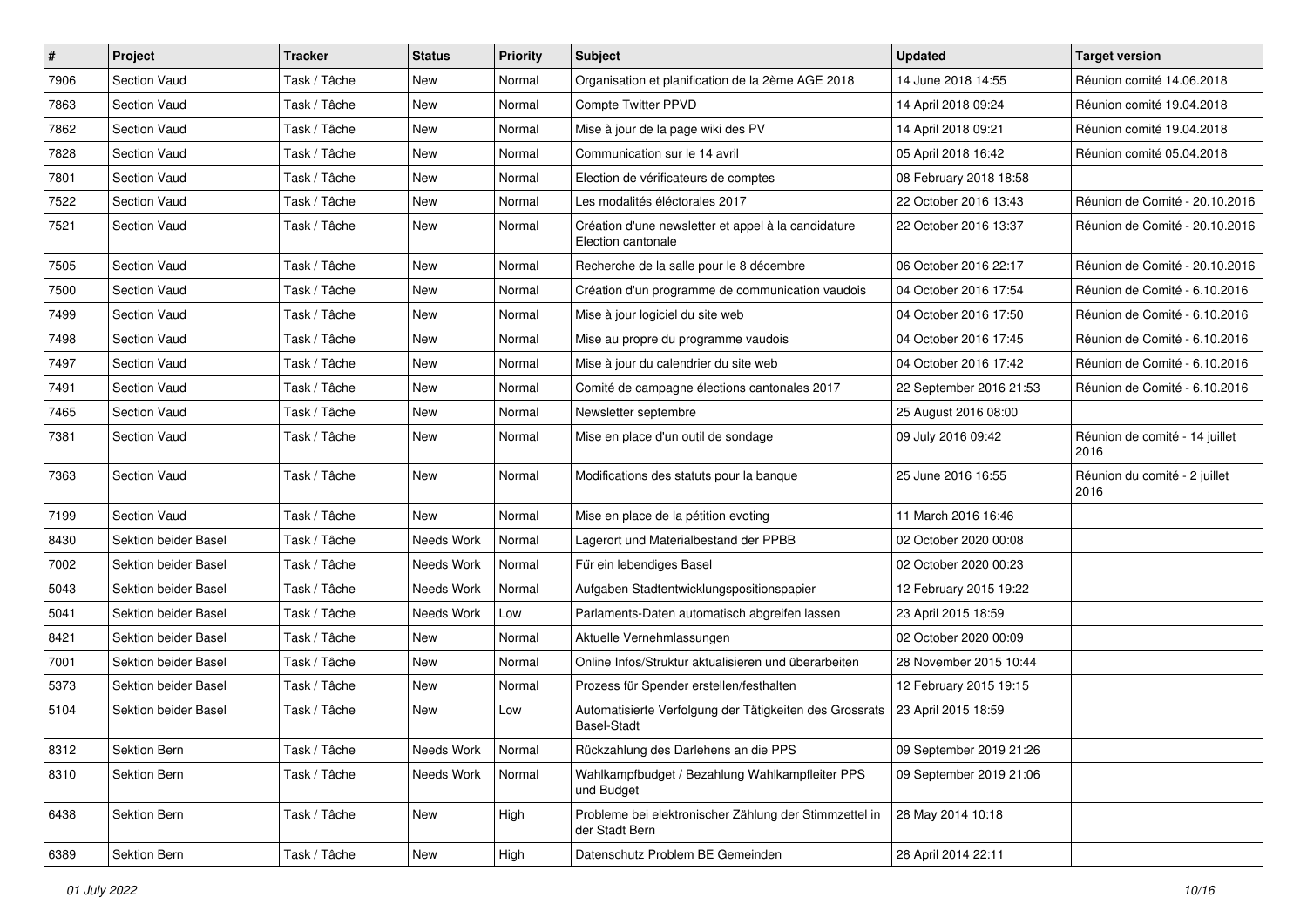| $\#$ | Project                                   | <b>Tracker</b> | <b>Status</b>            | <b>Priority</b> | Subject                                                 | <b>Updated</b>          | <b>Target version</b>                                         |
|------|-------------------------------------------|----------------|--------------------------|-----------------|---------------------------------------------------------|-------------------------|---------------------------------------------------------------|
| 4729 | Sektion St. Gallen und beide<br>Appenzell | Task / Tâche   | Done                     | Normal          | SSH key für LQFB server                                 | 10 June 2014 19:50      |                                                               |
| 3251 | Sektion St. Gallen und beide<br>Appenzell | Task / Tâche   | Done                     | Low             | <b>Statistik Skript</b>                                 | 10 June 2014 20:06      |                                                               |
| 3033 | Sektion St. Gallen und beide<br>Appenzell | Task / Tâche   | Done                     | Normal          | Liquid Feedback                                         | 10 June 2014 20:10      |                                                               |
| 4040 | Sektion St. Gallen und beide<br>Appenzell | Task / Tâche   | Needs Work               | Normal          | Tischwimpel für Stammtisch                              | 10 June 2014 20:00      |                                                               |
| 5873 | Sektion Wallis / section<br>valaisan      | Task / Tâche   | Tabled                   | Normal          | Pi-Vote Zertifikate                                     | 20 August 2017 08:31    | GV2017                                                        |
| 6311 | Sektion Wallis / section<br>valaisan      | Task / Tâche   | Needs<br>Feedback        | Normal          | Videoüberachung Brig: Umstellung der Webseite           | 20 August 2017 08:55    | Existierende/Funktionierende<br>Datenschutz- und GIDA Behörde |
| 6021 | Sektion Wallis / section<br>valaisan      | Task / Tâche   | <b>Needs</b><br>Feedback | Normal          | Amtsblatt Wallis: Öffentlich und Gratis                 | 20 August 2017 08:34    | Existierende/Funktionierende<br>Datenschutz- und GIDA Behörde |
| 5430 | Sektion Wallis / section<br>valaisan      | Task / Tâche   | Needs<br>Feedback        | Normal          | Einrichtung interne Mailingliste                        | 20 August 2017 08:31    | GV2017                                                        |
| 5400 | Sektion Wallis / section<br>valaisan      | Task / Tâche   | Needs<br>Feedback        | Normal          | Dienststelle für Datenschutz und Öffentlichkeitsprinzip | 20 April 2017 17:36     |                                                               |
| 4067 | Sektion Wallis / section<br>valaisan      | Task / Tâche   | Needs<br>Feedback        | Normal          | Wildtierkameras im Wallis                               | 20 August 2017 08:33    | Existierende/Funktionierende<br>Datenschutz- und GIDA Behörde |
| 7089 | Sektion Wallis / section<br>valaisan      | Task / Tâche   | Done                     | Normal          | Anfragen an Standesämtern                               | 02 March 2016 09:56     |                                                               |
| 5275 | Sektion Wallis / section<br>valaisan      | Task / Tâche   | Done                     | Normal          | Stellungnahme zum Schulgesetz                           | 20 August 2017 08:57    |                                                               |
| 4893 | Sektion Wallis / section<br>valaisan      | Task / Tâche   | Done                     | Normal          | Pflichtenheft Vorstand (2)                              | 13 December 2014 10:14  |                                                               |
| 5870 | Sektion Wallis / section<br>valaisan      | Task / Tâche   | Needs Work               | Normal          | Opendata.admin.ch                                       | 20 August 2017 08:31    | GV2017                                                        |
| 5444 | Sektion Wallis / section<br>valaisan      | Task / Tâche   | Needs Work               | Low             | Welcome/Austrittsmail automatisieren                    | 20 August 2017 08:56    | GV2017                                                        |
| 4639 | Sektion Wallis / section<br>valaisan      | Task / Tâche   | Needs Work               | Normal          | pi-Vote Sektionsabstimmungen                            | 07 July 2014 20:30      |                                                               |
| 4615 | Sektion Wallis / section<br>valaisan      | Task / Tâche   | Needs Work               | Normal          | Stv. Schatzmeister                                      | 03 September 2014 19:58 |                                                               |
| 7739 | Sektion Wallis / section<br>valaisan      | Task / Tâche   | New                      | Normal          | GV2017                                                  | 20 August 2017 09:00    | GV2017                                                        |
| 6487 | Sektion Wallis / section<br>valaisan      | Task / Tâche   | New                      | Normal          | Sektionsdateien Lagerung                                | 20 August 2017 08:55    | GV2017                                                        |
| 6120 | Sektion Wallis / section<br>valaisan      | Task / Tâche   | New                      | Normal          | Website Optimierung                                     | 20 August 2017 08:32    | GV2017                                                        |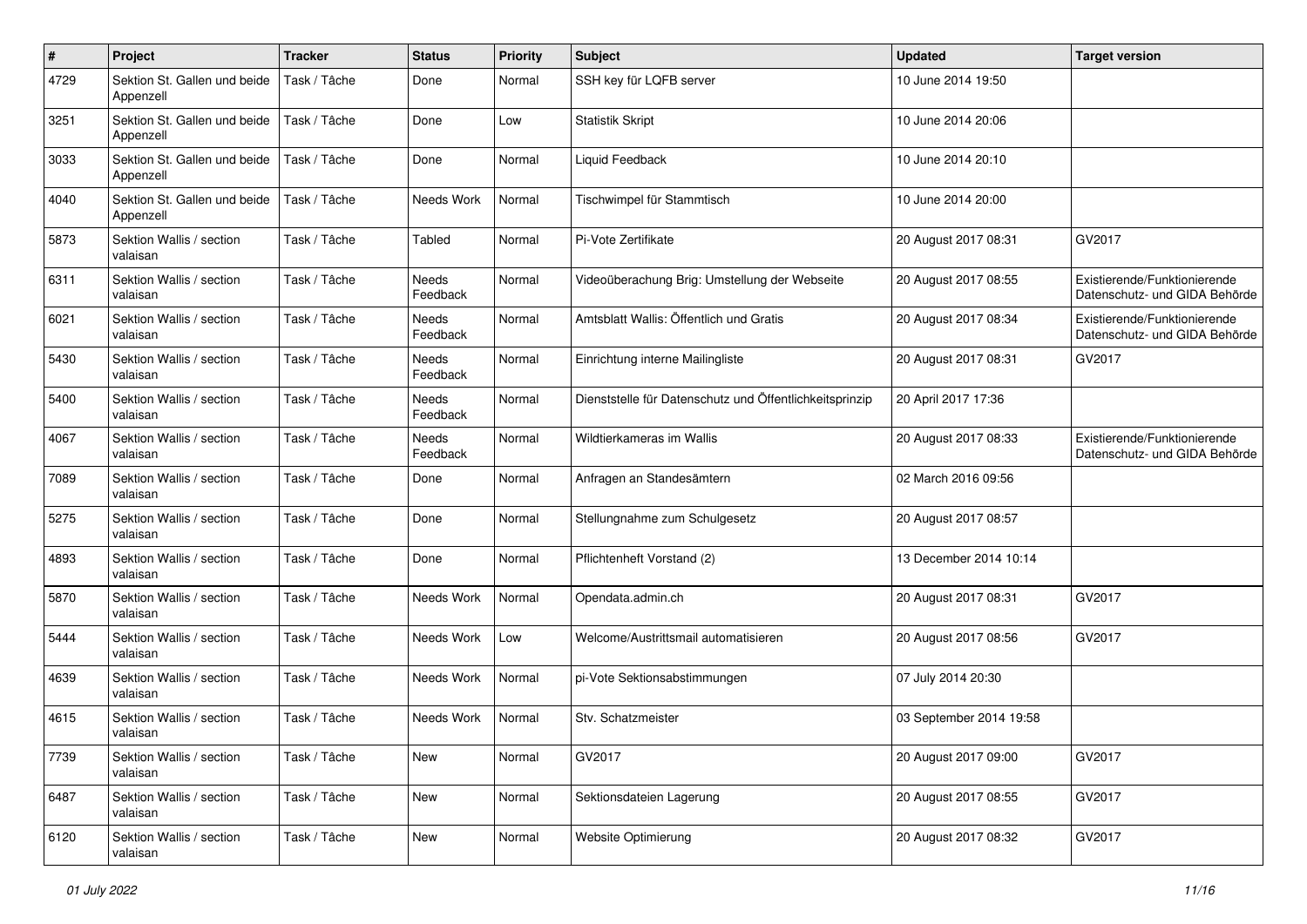| $\vert$ # | Project               | <b>Tracker</b> | <b>Status</b> | <b>Priority</b> | Subject                                                                                                         | <b>Updated</b>          | <b>Target version</b>       |
|-----------|-----------------------|----------------|---------------|-----------------|-----------------------------------------------------------------------------------------------------------------|-------------------------|-----------------------------|
| 8058      | Sektion Zürich        | Task / Tâche   | Needs Work    | Normal          | Neue Statuten auf Website publizieren                                                                           | 02 April 2019 14:38     |                             |
| 6597      | Sektion Zürich        | Task / Tâche   | Needs Work    | Normal          | Wegen Gratis-Plakatstellen anfragen                                                                             | 04 May 2019 19:49       |                             |
| 8079      | Sektion Zürich        | Task / Tâche   | New           | Normal          | Fotograf buchen                                                                                                 | 04 May 2019 19:52       |                             |
| 8078      | Sektion Zürich        | Task / Tâche   | New           | Normal          | Überblick über Dorf-, Quartier-, Regionalzeitungen                                                              | 04 May 2019 19:52       |                             |
| 8077      | Sektion Zürich        | Task / Tâche   | <b>New</b>    | Normal          | Mitglieder-Postversand                                                                                          | 03 May 2019 09:01       |                             |
| 8063      | Sektion Zürich        | Task / Tâche   | New           | Normal          | Vorbereitungen Aufstellungsversammlung                                                                          | 18 April 2019 17:41     | Vorstandsitzung 2019-1      |
| 8061      | Sektion Zürich        | Task / Tâche   | New           | Normal          | Kontovollmachten geregelt kriegen                                                                               | 02 April 2019 18:15     | Vorstandsitzung 2019-1      |
| 8060      | Sektion Zürich        | Task / Tâche   | New           | High            | Mitglieder und andere potenzielle Kandidaten<br>durchtelefonieren                                               | 03 April 2019 15:17     | Vorstandsitzung 2019-1      |
| 8059      | Sektion Zürich        | Task / Tâche   | <b>New</b>    | Normal          | Wahlprogramm 2019                                                                                               | 14 May 2019 15:33       | Vorstandsitzung 2019-1      |
| 7516      | Sektion Zürich        | Task / Tâche   | New           | Normal          | Kalender abonnieren auf Website fixen                                                                           | 02 April 2019 18:11     | Vorstandsitzung 2019-1      |
| 7321      | Sektion Zürich        | Task / Tâche   | New           | Normal          | Auswertung Mitgliederversand                                                                                    | 11 October 2016 17:11   |                             |
| 6854      | Sektion Zürich        | Task / Tâche   | <b>New</b>    | Normal          | Website                                                                                                         | 07 April 2019 07:36     | Vorstandsitzung 2019-1      |
| 6850      | Sektion Zürich        | Task / Tâche   | New           | Normal          | Fundraising                                                                                                     | 27 August 2015 18:40    | Vorstandssitzung 2015-08-27 |
| 6778      | Sektion Zürich        | Task / Tâche   | New           | Normal          | Wahlkampf-Wissen im Wiki festhalten                                                                             | 22 April 2015 18:29     | Vorstandssitzung 2015-04-22 |
| 5915      | Sektion Zürich        | Task / Tâche   | New           | Normal          | Positionspapier «Laizismus»                                                                                     | 06 November 2014 18:48  |                             |
| 5291      | Stadtsektion Zürich   | Task / Tâche   | Done          | Normal          | Festlegen von Terminen für die PV                                                                               | 03 October 2013 20:15   | Stammtisch 27.05.2013       |
| 6015      | Stadtsektion Zürich   | Task / Tâche   | <b>New</b>    | Normal          | Stellungsnahme zu Teilrevision BZO                                                                              | 04 December 2013 11:14  |                             |
| 5832      | Stadtsektion Zürich   | Task / Tâche   | New           | Normal          | Meet the Pirates, Stammtisch Upgrade                                                                            | 17 September 2013 10:06 |                             |
| 5831      | Stadtsektion Zürich   | Task / Tâche   | New           | Normal          | Festlegen Vorstand Sitzungen PP Züri                                                                            | 17 September 2013 09:51 |                             |
| 5830      | Stadtsektion Zürich   | Task / Tâche   | New           | Normal          | PP Patente                                                                                                      | 17 September 2013 09:51 |                             |
| 5829      | Stadtsektion Zürich   | Task / Tâche   | <b>New</b>    | Normal          | Who cares?                                                                                                      | 17 September 2013 09:50 |                             |
| 5702      | Stadtsektion Zürich   | Task / Tâche   | New           | High            | Standaktionen koordinieren                                                                                      | 03 October 2013 20:56   | Sitzung 03.10.2013          |
| 5664      | Stadtsektion Zürich   | Task / Tâche   | New           | Normal          | Forum Stadt-Zürich beantragen                                                                                   | 07 August 2013 21:17    |                             |
| 5293      | Stadtsektion Zürich   | Task / Tâche   | New           | Normal          | Lokation nächste fliegende Stammtische festlegen und<br>kommunizieren                                           | 27 May 2013 18:59       | Stammtisch 27.05.2013       |
| 7999      | Verwaltung            | Task / Tâche   | New           | Normal          | Neuer Willkommens-Text nach Aufnahme als Mitglied                                                               | 01 October 2020 23:09   |                             |
| 7997      | Verwaltung            | Task / Tâche   | New           | Normal          | Online Anmeldung Mitglied                                                                                       | 01 October 2020 23:12   |                             |
| 8467      | Vorstand - Comité PPS | Task / Tâche   | Done          | Urgent          | Vernehmlassung zum Bundesgesetz über den Einsatz<br>elektronischer Mittel zur Erfüllung von<br>Behördenaufgaben | 25 March 2021 22:38     |                             |
| 8351      | Vorstand - Comité PPS | Task / Tâche   | Done          | Normal          | Newsletter                                                                                                      | 25 May 2020 19:24       | Vorstandssitzung 2019 11 25 |
| 7987      | Vorstand - Comité PPS | Task / Tâche   | Done          | Normal          | Kommunikationskonzept                                                                                           | 03 February 2020 19:12  | Vorstandssitzung 2019 05 27 |
| 8444      | Vorstand - Comité PPS | Task / Tâche   | Needs Work    | High            | Fehlende Mitgliederbeiträge für die Sektion PPBB                                                                | 29 October 2020 16:58   |                             |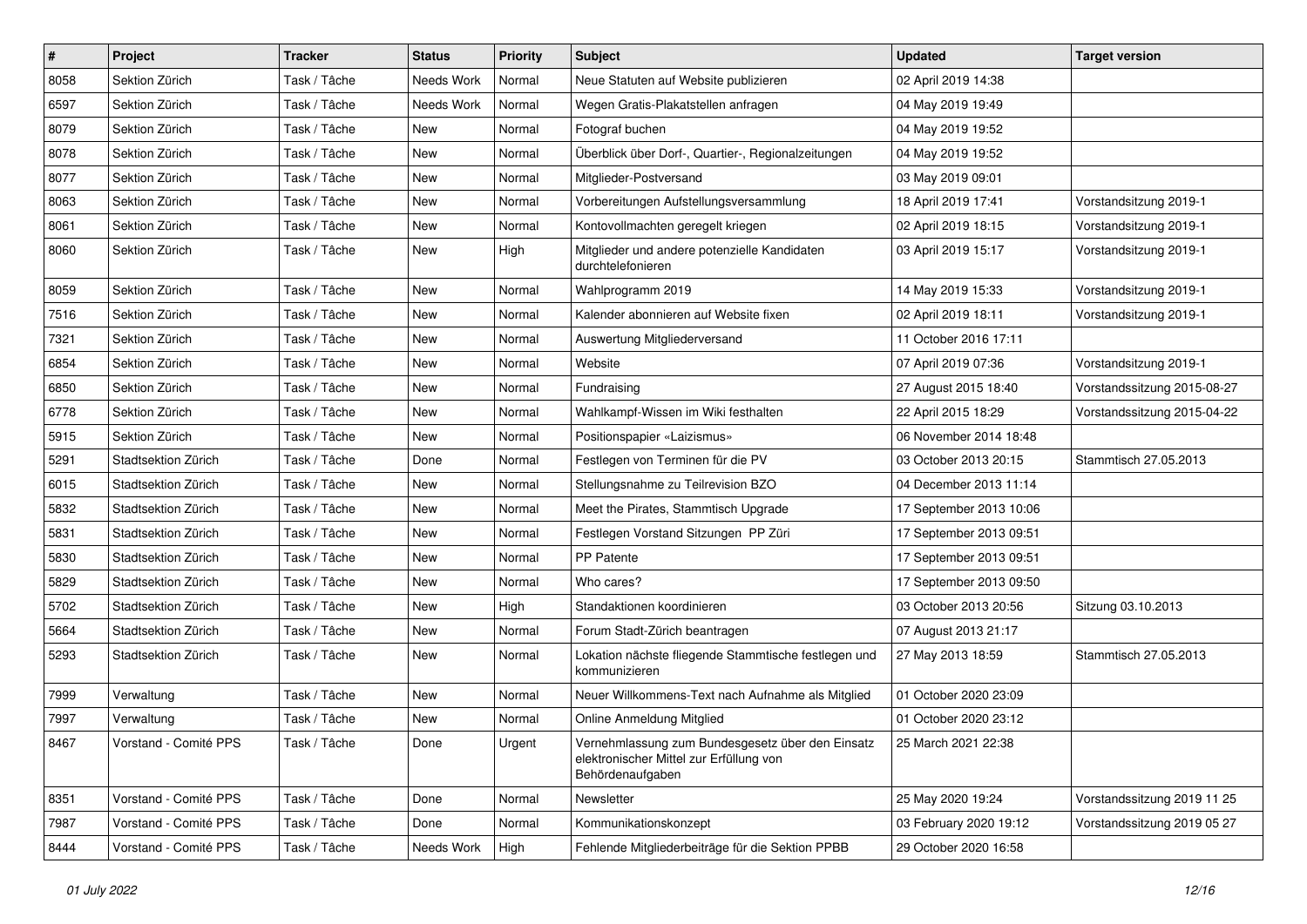| $\sharp$ | Project                                   | <b>Tracker</b> | <b>Status</b> | <b>Priority</b> | <b>Subject</b>                                                                                                                           | <b>Updated</b>          | <b>Target version</b>                                         |
|----------|-------------------------------------------|----------------|---------------|-----------------|------------------------------------------------------------------------------------------------------------------------------------------|-------------------------|---------------------------------------------------------------|
| 8024     | Vorstand - Comité PPS                     | Task / Tâche   | Needs Work    | Low             | Verantwortliche & Zugriffsrechte                                                                                                         | 01 October 2020 23:07   |                                                               |
| 8547     | Vorstand - Comité PPS                     | Task / Tâche   | New           | Normal          | Budget für die NR Wahlen                                                                                                                 | 15 March 2022 21:14     |                                                               |
| 8385     | Vorstand - Comité PPS                     | Task / Tâche   | New           | Normal          | Strategie oder Massnahmenplan für Mitgliederwerbung                                                                                      | 09 December 2019 20:33  | PPS Meeting 09.12.2019                                        |
| 8381     | Vorstand - Comité PPS                     | Task / Tâche   | New           | Normal          | Notiz/Eintrag von Berechtigungen für Mitgleider im<br><b>Members</b>                                                                     | 08 December 2019 10:30  | PPS Meeting 09.12.2019                                        |
| 8354     | Vorstand - Comité PPS                     | Task / Tâche   | <b>New</b>    | Normal          | Also for Italian/Tessin                                                                                                                  | 29 October 2019 10:57   |                                                               |
| 8337     | Vorstand - Comité PPS                     | Task / Tâche   | New           | Normal          | Änderung Begrüssung Neu Mitglieder                                                                                                       | 24 October 2019 07:05   |                                                               |
| 8334     | Vorstand - Comité PPS                     | Task / Tâche   | New           | Normal          | Übersetzung Positionspapiere                                                                                                             | 30 September 2019 20:29 |                                                               |
| 8255     | Vorstand - Comité PPS                     | Task / Tâche   | <b>New</b>    | Normal          | Überarbeitung des Piraten Quiz                                                                                                           | 21 August 2019 20:50    |                                                               |
| 8195     | Vorstand - Comité PPS                     | Task / Tâche   | <b>New</b>    | Normal          | Bestimmung von Dossier- und Themenverantwortlichen<br>Désignation des responsables de dossiers et de sujets                              | 08 July 2019 08:37      | Vorstandssitzung 2019 07 08                                   |
| 8117     | Vorstand - Comité PPS                     | Task / Tâche   | New           | Normal          | Procédure de communication entre les membres du<br>comité du PPS // Kommunikationsverfahren zwischen<br>den Mitgliedern des PPS-Vorstand | 14 October 2019 19:26   | Vorstandssitzung 2019 06 24                                   |
| 6783     | Bezirkssektion Winterthur                 | Motion         | <b>New</b>    | Normal          | Bearbeitung von info@ Mails                                                                                                              | 17 April 2015 07:52     | 20150423 Stammtisch                                           |
| 5715     | Bezirkssektion Winterthur                 | Motion         | <b>New</b>    | Normal          | Unterstützung Verein FamilienStärken                                                                                                     | 19 August 2013 16:38    | Parley 19                                                     |
| 8387     | Digitale Infrastruktur                    | Motion         | Tabled        | Normal          | Konzept E-Mail Adressen                                                                                                                  | 16 February 2020 16:33  |                                                               |
| 8557     | Digitale Infrastruktur                    | Motion         | New           | Low             | Twitter Mastodon sync service                                                                                                            | 05 April 2022 17:54     |                                                               |
| 8364     | Digitale Infrastruktur                    | Motion         | New           | Normal          | Aufräumen Redmine + OTRS Zugriffe/ Zuständigkeiten                                                                                       | 10 February 2022 15:58  |                                                               |
| 8347     | Digitale Infrastruktur                    | Motion         | New           | Normal          | Roadmap AG DI                                                                                                                            | 09 May 2020 20:12       |                                                               |
| 5634     | <b>Pirate Party Policy</b>                | Motion         | New           | Normal          | Weiterentwicklung Rechtsstaatpapier                                                                                                      | 31 July 2013 17:10      |                                                               |
| 8544     | Piratenversammlung /<br>Assemblée Pirate  | Motion         | Tabled        | Normal          | Bereinigung Differenzen Statuten und<br>Versammlungsreglement                                                                            | 19 March 2022 21:22     | PV 2022.2                                                     |
| 7365     | Section Genève                            | Motion         | New           | Normal          | Prise de position pour les votations cantonales du 25<br>septembre 2016                                                                  | 27 June 2016 10:01      |                                                               |
| 7364     | Section Genève                            | Motion         | <b>New</b>    | Normal          | Prise de position pour les votations fédérales du 25<br>septembre 2016                                                                   | 27 June 2016 10:00      |                                                               |
| 6455     | Sektion St. Gallen und beide<br>Appenzell | Motion         | New           | Normal          | Strategie: Stadt zuerst stärken?                                                                                                         | 30 July 2014 15:29      | Vorstand 2014-07-30                                           |
| 6517     | Sektion Wallis / section<br>valaisan      | Motion         | New           | Normal          | Cours de sensibilisation et de protections des données<br>informatiques aux élus du Grand Conseil                                        | 20 August 2017 08:48    | Existierende/Funktionierende<br>Datenschutz- und GIDA Behörde |
| 5512     | Sektion Wallis / section<br>valaisan      | Motion         | <b>New</b>    | Normal          | CryptoParty                                                                                                                              | 06 April 2014 23:43     | 20140414 Mumblemeeting                                        |
| 6773     | Sektion Zürich                            | Motion         | New           | Normal          | Konstituierung: Aufgabenverteilung im Vorstand                                                                                           | 03 April 2019 16:02     | Vorstandsitzung 2019-1                                        |
| 5914     | Stadtsektion Zürich                       | Motion         | New           | Normal          | Hilferuf von Mitglied -> Wahlkampfthema                                                                                                  | 13 November 2013 21:08  |                                                               |
| 5869     | Stadtsektion Zürich                       | Motion         | <b>New</b>    | Normal          | Prov. Budget 2014                                                                                                                        | 03 October 2013 21:41   | PV2013_2                                                      |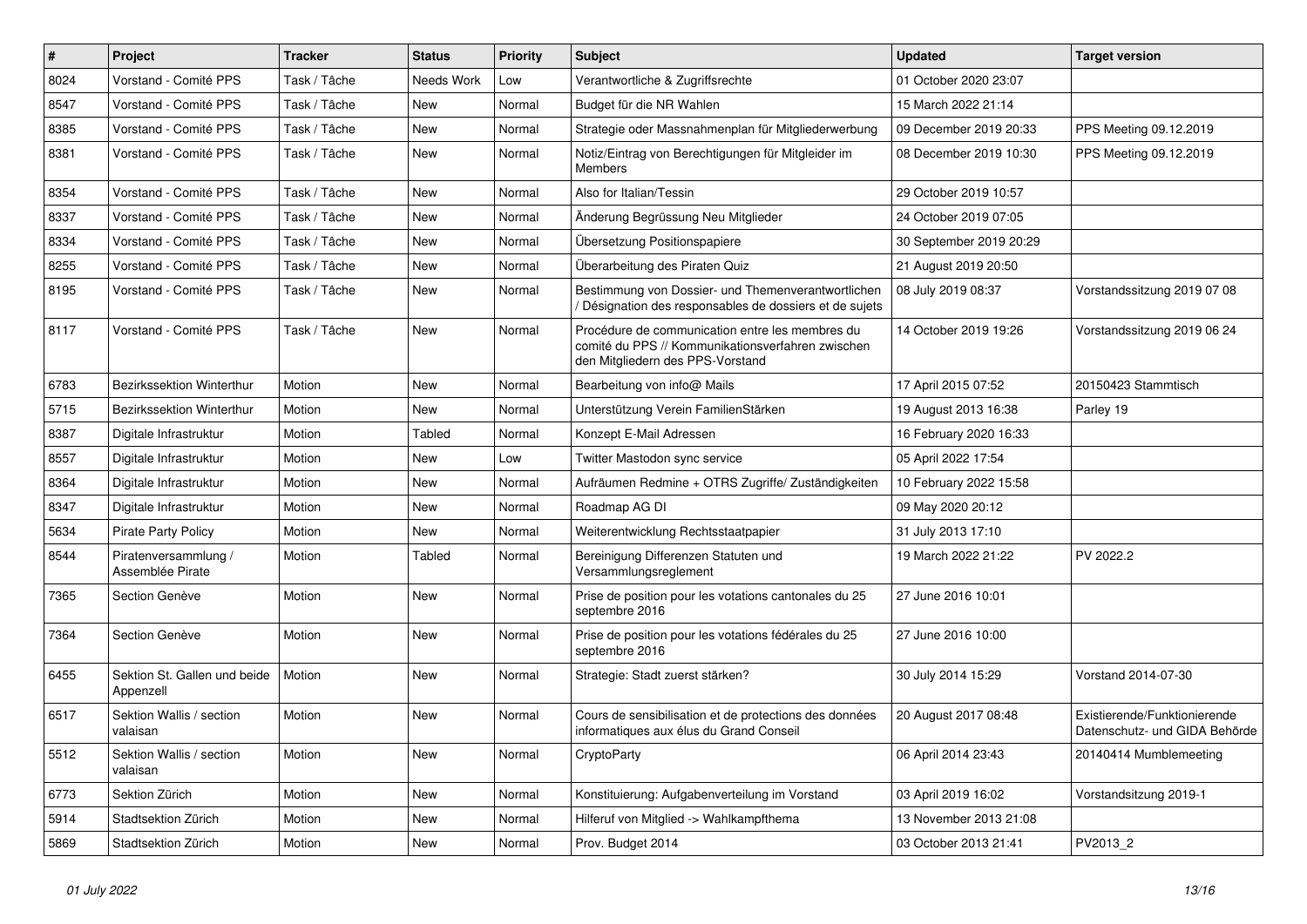| $\pmb{\#}$ | Project                                   | <b>Tracker</b>              | <b>Status</b>        | <b>Priority</b> | <b>Subject</b>                                                                                                                                  | <b>Updated</b>        | <b>Target version</b> |
|------------|-------------------------------------------|-----------------------------|----------------------|-----------------|-------------------------------------------------------------------------------------------------------------------------------------------------|-----------------------|-----------------------|
| 5868       | Stadtsektion Zürich                       | Motion                      | New                  | Normal          | Mitgliederbeitrag 2014 festlegen                                                                                                                | 31 October 2013 21:33 | PV2013 2              |
| 5867       | Stadtsektion Zürich                       | Motion                      | <b>New</b>           | Normal          | Gemeinderatswahl Listen gestalten                                                                                                               | 03 October 2013 21:18 | PV2013_2              |
| 6170       | <b>Pirate Party Policy</b>                | Motion for ballot<br>voting | Offen /<br>Incertain | Normal          | Prises de positions pour les votations populaires du 3<br>mars 2015 - Parolenfassung treffend die<br>Volksabsgimmung der 3. märz 2015           | 04 March 2014 10:38   |                       |
| 6169       | <b>Pirate Party Policy</b>                | Motion for ballot<br>voting | Offen /<br>Incertain | Normal          | Prises de positions pour les votations populaires du 30<br>novembre 2014 - Parolenfassung treffend die<br>Volksabsgimmung der 30. november 2014 | 04 March 2014 10:37   |                       |
| 6168       | <b>Pirate Party Policy</b>                | Motion for ballot<br>voting | Offen /<br>Incertain | Normal          | Prises de positions pour les votations populaires du 28<br>septembre 2014 - Parolenfassung treffend die<br>Volksabsgimmung der 28. september    | 04 March 2014 10:35   |                       |
| 6175       | <b>Pirate Party Policy</b>                | Todo / A Faire              | Offen /<br>Incertain | Normal          | Consultation domaine internet - press release<br>development                                                                                    | 04 March 2014 11:15   |                       |
| 6174       | <b>Pirate Party Policy</b>                | Todo / A Faire              | Offen /<br>Incertain | Normal          | Development of the PPS report on the consultation                                                                                               | 04 March 2014 11:10   |                       |
| 6173       | <b>Pirate Party Policy</b>                | Todo / A Faire              | Offen /<br>Incertain | Normal          | Consultation internet domain - call for contribution                                                                                            | 04 March 2014 11:07   |                       |
| 6172       | <b>Pirate Party Policy</b>                | Todo / A Faire              | Offen /<br>Incertain | Normal          | Reading material review                                                                                                                         | 04 March 2014 11:00   |                       |
| 6171       | <b>Pirate Party Policy</b>                | Todo / A Faire              | Offen /<br>Incertain | Normal          | Consultation domaine internet                                                                                                                   | 04 March 2014 11:13   |                       |
| 6414       | Sektion St. Gallen und beide<br>Appenzell | Todo / A Faire              | Needs<br>Feedback    | High            | Kantonsratswahlen                                                                                                                               | 30 July 2014 15:28    | Vorstand 2014-07-30   |
| 6402       | Sektion St. Gallen und beide<br>Appenzell | Todo / A Faire              | Needs<br>Feedback    | Normal          | Rechte organisieren                                                                                                                             | 30 July 2014 19:23    |                       |
| 6406       | Sektion St. Gallen und beide<br>Appenzell | Todo / A Faire              | Done                 | Normal          | Kontaktdaten etc an Vorstand CH senden                                                                                                          | 10 June 2014 19:26    | Vorstand 2014-06-101  |
| 6391       | Sektion St. Gallen und beide<br>Appenzell | Todo / A Faire              | Done                 | Urgent          | Kreisrichterkandidat suchen                                                                                                                     | 10 June 2014 19:25    | Vorstand 2014-06-101  |
| 5640       | Sektion St. Gallen und beide<br>Appenzell | Todo / A Faire              | Done                 | Normal          | Mehr Kommunikationssicherheit                                                                                                                   | 10 June 2014 13:53    |                       |
| 5022       | Sektion St. Gallen und beide<br>Appenzell | Todo / A Faire              | Done                 | Normal          | Mandatsabgabe                                                                                                                                   | 10 June 2014 19:49    |                       |
| 4339       | Sektion St. Gallen und beide<br>Appenzell | Todo / A Faire              | Done                 | Normal          | Überarbeitung der Statuten                                                                                                                      | 09 May 2014 18:35     |                       |
| 3314       | Sektion St. Gallen und beide<br>Appenzell | Todo / A Faire              | Done                 | Normal          | Veranstaltung für Neumitglieder                                                                                                                 | 10 June 2014 20:02    |                       |
| 6276       | Sektion St. Gallen und beide<br>Appenzell | Todo / A Faire              | Needs Work           | Normal          | Konsequenzen aus Beschlüssen der nationalen PV                                                                                                  | 30 July 2014 15:33    |                       |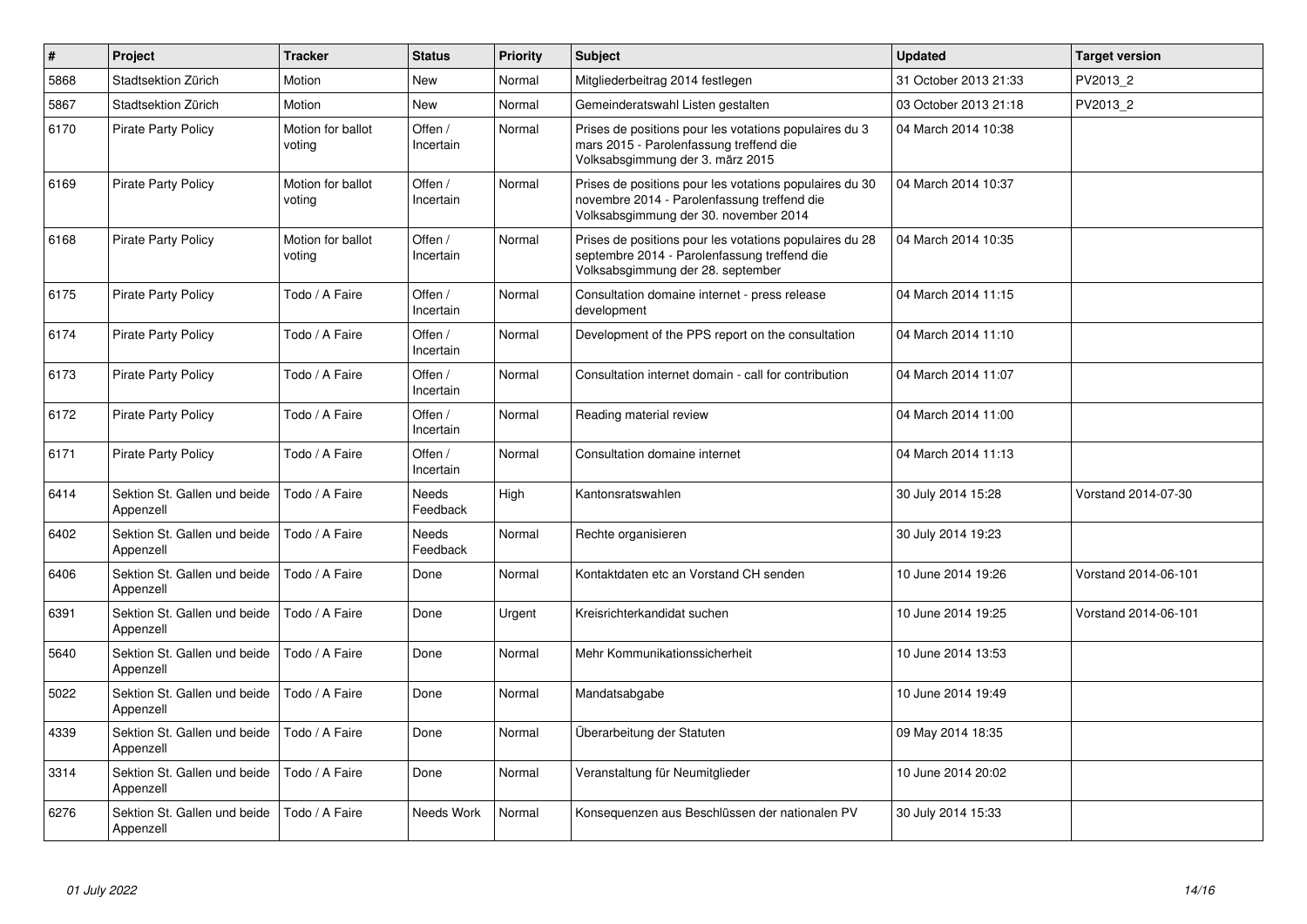| $\#$ | Project                                   | <b>Tracker</b>       | <b>Status</b>     | <b>Priority</b> | <b>Subject</b>                                                                                                 | <b>Updated</b>         | <b>Target version</b>     |
|------|-------------------------------------------|----------------------|-------------------|-----------------|----------------------------------------------------------------------------------------------------------------|------------------------|---------------------------|
| 5699 | Sektion St. Gallen und beide<br>Appenzell | Todo / A Faire       | <b>Needs Work</b> | Normal          | Krypto-Party                                                                                                   | 30 July 2014 15:32     | Vorstand 2014-07-30       |
| 4645 | Sektion St. Gallen und beide<br>Appenzell | Todo / A Faire       | Needs Work        | Normal          | Piratenspiel                                                                                                   | 21 October 2013 14:49  |                           |
| 4644 | Sektion St. Gallen und beide<br>Appenzell | Todo / A Faire       | Needs Work        | Normal          | PiratenSG App entwickeln                                                                                       | 21 October 2013 14:49  |                           |
| 4537 | Sektion St. Gallen und beide<br>Appenzell | Todo / A Faire       | Needs Work        | Normal          | Spenden veröffentlichen                                                                                        | 09 February 2013 10:47 |                           |
| 4529 | Sektion St. Gallen und beide<br>Appenzell | Todo / A Faire       | Needs Work        | Normal          | Dauerticket: Wahlen- / Abstimmungsparolen                                                                      | 09 May 2014 18:35      |                           |
| 4290 | Sektion St. Gallen und beide<br>Appenzell | Todo / A Faire       | Needs Work        | Normal          | Dauerticket Strategie/Ziele                                                                                    | 10 June 2014 19:55     | Vorstand next             |
| 4193 | Sektion St. Gallen und beide<br>Appenzell | Todo / A Faire       | Needs Work        | High            | Dauerticket Flaschenpost                                                                                       | 09 May 2014 18:35      |                           |
| 3146 | Sektion St. Gallen und beide<br>Appenzell | Todo / A Faire       | Needs Work        | Normal          | Jugendparlament - Workshop Vorschläge                                                                          | 07 May 2014 20:22      |                           |
| 3077 | Sektion St. Gallen und beide<br>Appenzell | Todo / A Faire       | Needs Work        | Normal          | Allgemeiner Flyer - Piraten SG AR Al                                                                           | 07 May 2014 15:12      |                           |
| 6456 | Sektion St. Gallen und beide<br>Appenzell | Todo / A Faire       | <b>New</b>        | Normal          | Bitcoin für Sektionsspenden                                                                                    | 10 June 2014 19:55     |                           |
| 6454 | Sektion St. Gallen und beide<br>Appenzell | Todo / A Faire       | New               | Normal          | Überwacht die Überwacher                                                                                       | 30 July 2014 15:31     | Vorstand 2014-07-30       |
| 6413 | Sektion St. Gallen und beide<br>Appenzell | Todo / A Faire       | New               | Normal          | Adhocracy testen und ggf. implementieren                                                                       | 30 July 2014 15:30     | Vorstand next             |
| 6412 | Sektion St. Gallen und beide<br>Appenzell | Todo / A Faire       | <b>New</b>        | Normal          | Mumblerechte                                                                                                   | 10 June 2014 18:53     | Vorstand next             |
| 6411 | Sektion St. Gallen und beide<br>Appenzell | Todo / A Faire       | <b>New</b>        | Normal          | Postadresse zu mir                                                                                             | 30 July 2014 15:32     | Vorstand 2014-07-30       |
| 6410 | Sektion St. Gallen und beide<br>Appenzell | Todo / A Faire       | <b>New</b>        | Normal          | Mailinglisten                                                                                                  | 10 June 2014 19:28     | Vorstand 2014-06-101      |
| 6408 | Sektion St. Gallen und beide<br>Appenzell | Todo / A Faire       | <b>New</b>        | Normal          | Flaschenpost ausserordentliche PV                                                                              | 30 July 2014 15:34     |                           |
| 6351 | Sektion St. Gallen und beide<br>Appenzell | Todo / A Faire       | New               | Normal          | Widerspruch Cablecom                                                                                           | 05 April 2014 18:37    |                           |
| 6324 | Sektion St. Gallen und beide<br>Appenzell | Todo / A Faire       | New               | Normal          | Steuererklärung 2013                                                                                           | 30 July 2014 15:35     | Vorstand 2014-07-30       |
| 8186 | Section Vaud                              | Beschluss / Décision | <b>New</b>        | Normal          | Partenariat ciblé avec Opération Libero                                                                        | 27 June 2019 19:58     | Réunion comité 2019-07-11 |
| 7923 | <b>Section Vaud</b>                       | Beschluss / Décision | <b>New</b>        | High            | Objet de votation 13.09.2018: Pour la souveraineté<br>alimentaire. L'agriculture nous concerne toutes et tous. | 28 November 2018 22:39 |                           |